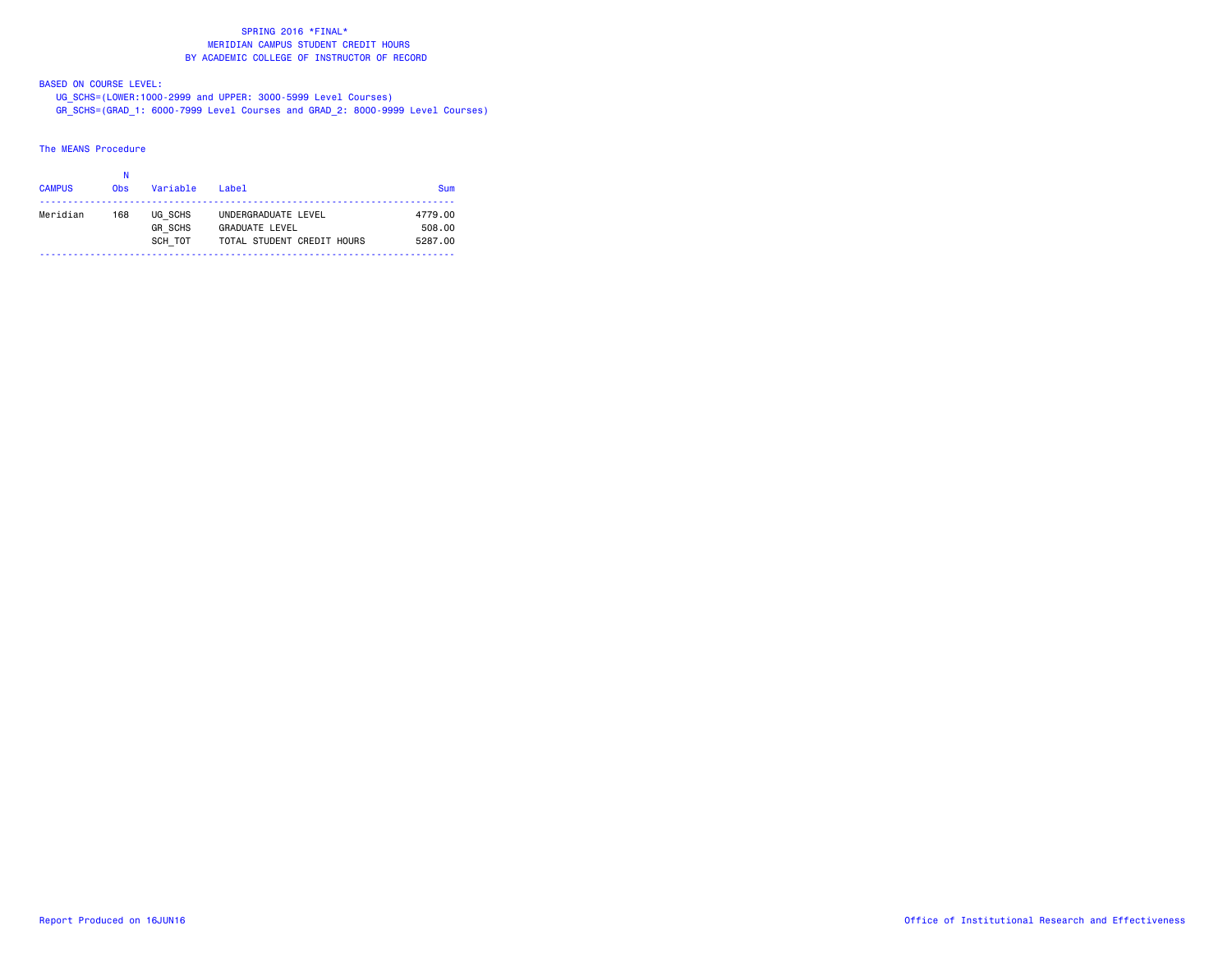# BASED ON COURSE LEVEL:

UG\_SCHS=(LOWER:1000-2999 and UPPER: 3000-5999 Level Courses)

GR\_SCHS=(GRAD\_1: 6000-7999 Level Courses and GRAD\_2: 8000-9999 Level Courses)

### The MEANS Procedure

| <b>ACADEMIC COLLEGE</b> | <b>Obs</b> | Variable                             | <b>Label</b>                                                               | <b>Sum</b>                   |
|-------------------------|------------|--------------------------------------|----------------------------------------------------------------------------|------------------------------|
| Arts & Sciences         | 87         | UG SCHS<br><b>GR SCHS</b><br>SCH TOT | UNDERGRADUATE LEVEL<br><b>GRADUATE LEVEL</b><br>TOTAL STUDENT CREDIT HOURS | 2626.00<br>99.00<br>2725.00  |
| <b>Business</b>         | 20         | UG SCHS<br><b>GR SCHS</b><br>SCH TOT | UNDERGRADUATE LEVEL<br><b>GRADUATE LEVEL</b><br>TOTAL STUDENT CREDIT HOURS | 1001.00<br>0.00<br>1001.00   |
| Education               | 61         | UG SCHS<br><b>GR SCHS</b><br>SCH TOT | UNDERGRADUATE LEVEL<br><b>GRADUATE LEVEL</b><br>TOTAL STUDENT CREDIT HOURS | 1152.00<br>409,00<br>1561.00 |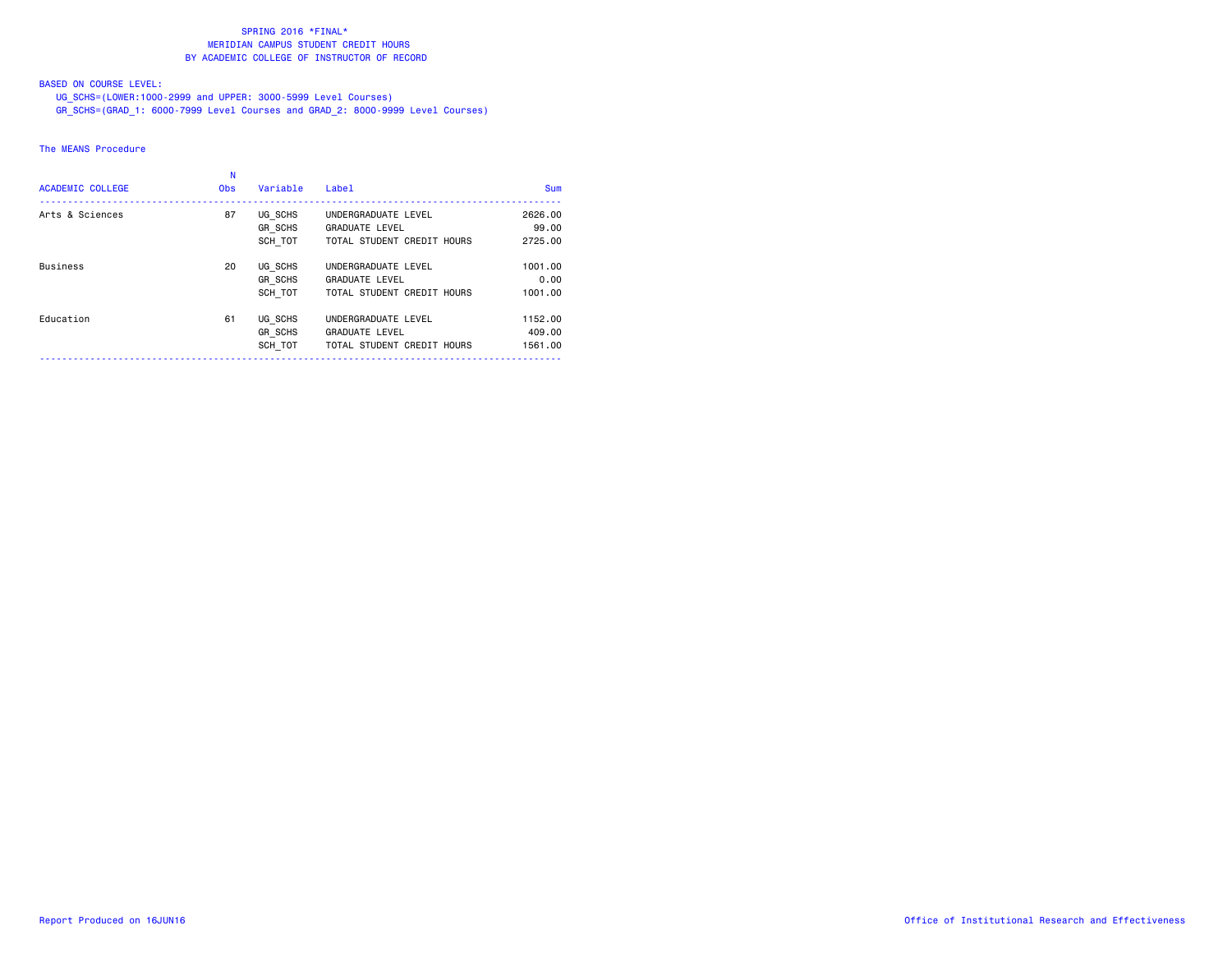# BASED ON COURSE LEVEL:

 UG\_SCHS=(LOWER:1000-2999 and UPPER: 3000-5999 Level Courses \*\*Excludes CVM 5000-5999 Level Courses\*\*) GR\_SCHS=(GRAD\_1: 6000-7999 Level Courses and GRAD\_2: 8000-9999 Level Courses)

|                                            | UNDERGRADUATE  | <b>GRADUATE</b> |              |
|--------------------------------------------|----------------|-----------------|--------------|
| <b>ACADEMIC DEPARTMENT</b>                 | <b>LEVEL</b>   | <b>LEVEL</b>    | <b>TOTAL</b> |
| Anthropology & Middle Eastern Cultures     | 51.00          | 0.00            | 51.00        |
| Biological Sciences                        | 142.00         | 0.00            | 142.00       |
| Classical & Modern Languages & Literatures | 36.00          | 0.00            | 36.00        |
| Communication                              | 72.00          | 0.00            | 72.00        |
| English                                    | 249.00         | 21.00           | 270.00       |
| Geosciences                                | 202.00         | 0.00            | 202.00       |
| History                                    | 425.00         | 12.00           | 437,00       |
| Mathematics & Statistics                   | 96.00          | 0.00            | 96.00        |
| Philosophy & Religion                      | 150.00         | 0.00            | 150.00       |
| Political Science & Public Administration  | 33,00          | 0.00            | 33,00        |
| Psychology                                 | 450.00         | 51.00           | 501.00       |
| Sociology                                  | 720.00         | 15.00           | 735.00       |
|                                            |                | ==============  |              |
|                                            | 2626.00        | 99.00           | 2725.00      |
|                                            | ============== | ==============  | ==========   |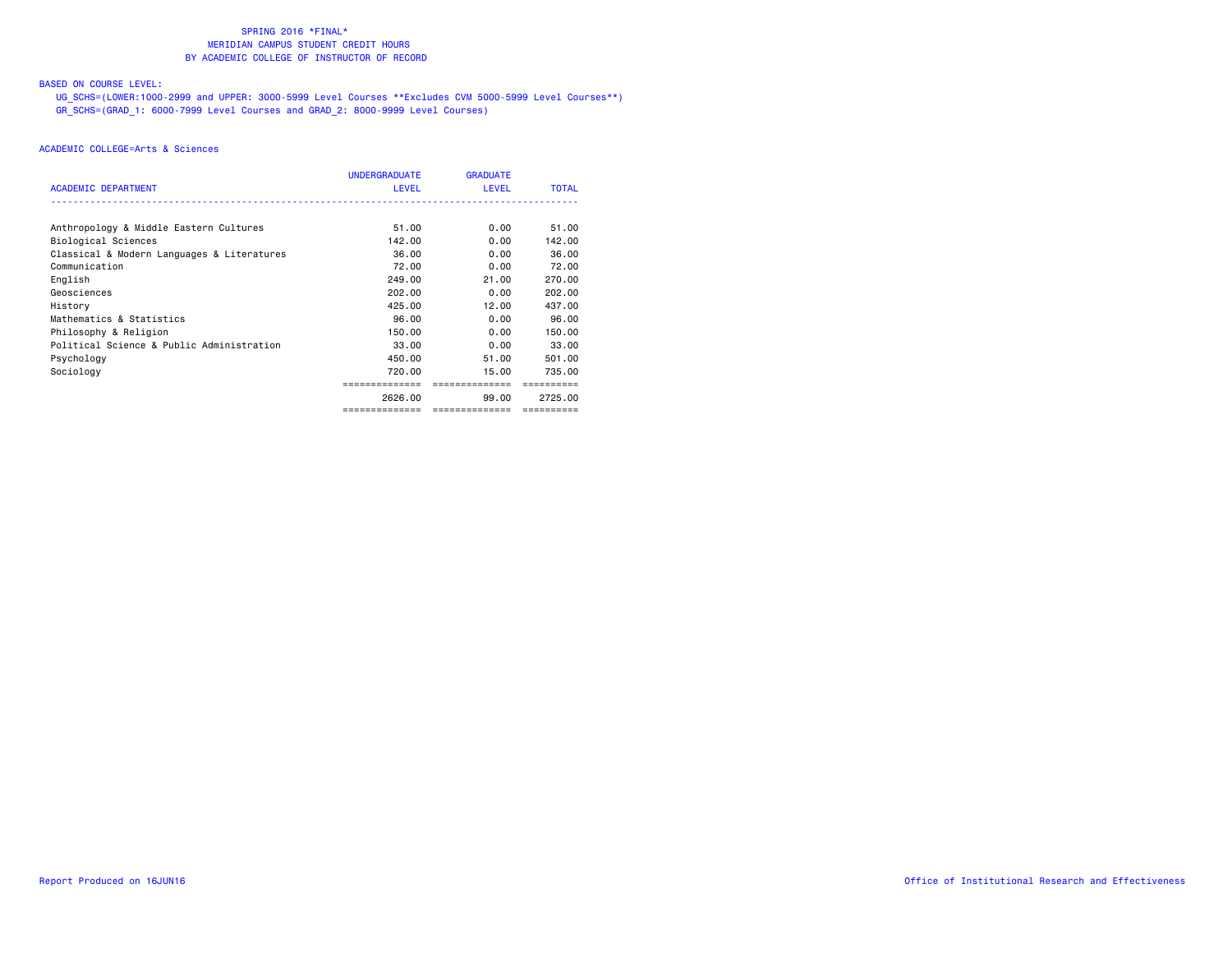# BASED ON COURSE LEVEL:

 UG\_SCHS=(LOWER:1000-2999 and UPPER: 3000-5999 Level Courses \*\*Excludes CVM 5000-5999 Level Courses\*\*) GR\_SCHS=(GRAD\_1: 6000-7999 Level Courses and GRAD\_2: 8000-9999 Level Courses)

| <b>ACADEMIC DEPARTMENT</b>                                               | <b>UNDERGRADUATE</b><br>LEVEL | <b>GRADUATE</b><br>LEVEL | <b>TOTAL</b>     |
|--------------------------------------------------------------------------|-------------------------------|--------------------------|------------------|
| Finance & Economics<br>Management & Information Systems                  | 102.00<br>623.00              | 0.00<br>0.00             | 102.00<br>623.00 |
| Marketing, Quantitative Analysis & Business Law<br>School of Accountancy | 117.00<br>159.00              | 0.00<br>0.00             | 117.00<br>159.00 |
|                                                                          | 1001.00                       | 0.00                     | 1001.00          |
|                                                                          |                               |                          |                  |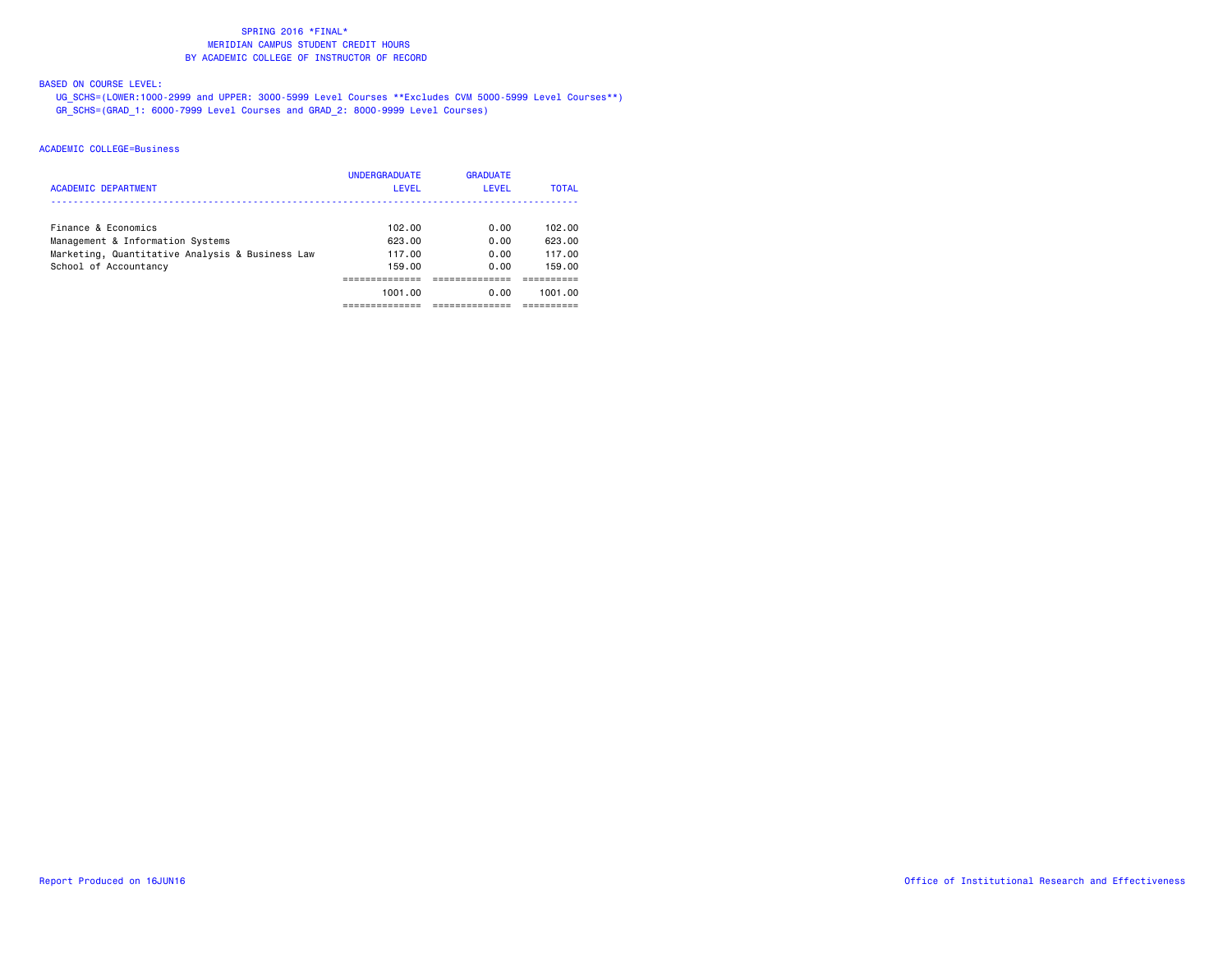# BASED ON COURSE LEVEL:

 UG\_SCHS=(LOWER:1000-2999 and UPPER: 3000-5999 Level Courses \*\*Excludes CVM 5000-5999 Level Courses\*\*) GR\_SCHS=(GRAD\_1: 6000-7999 Level Courses and GRAD\_2: 8000-9999 Level Courses)

| <b>ACADEMIC DEPARTMENT</b>                         | <b>UNDERGRADUATE</b><br>LEVEL | <b>GRADUATE</b><br>LEVEL | <b>TOTAL</b> |
|----------------------------------------------------|-------------------------------|--------------------------|--------------|
| Counseling, Educational Psychology, and Foundation | 0.00                          | 202.00                   | 202.00       |
| Curriculum, Instruction & Special Education        | 750.00                        | 117.00                   | 867.00       |
| Educational Leadership                             | 30.00                         | 90.00                    | 120.00       |
| Kinesiology                                        | 372.00                        | 0.00                     | 372.00       |
|                                                    |                               |                          |              |
|                                                    | 1152.00                       | 409.00                   | 1561.00      |
|                                                    |                               |                          |              |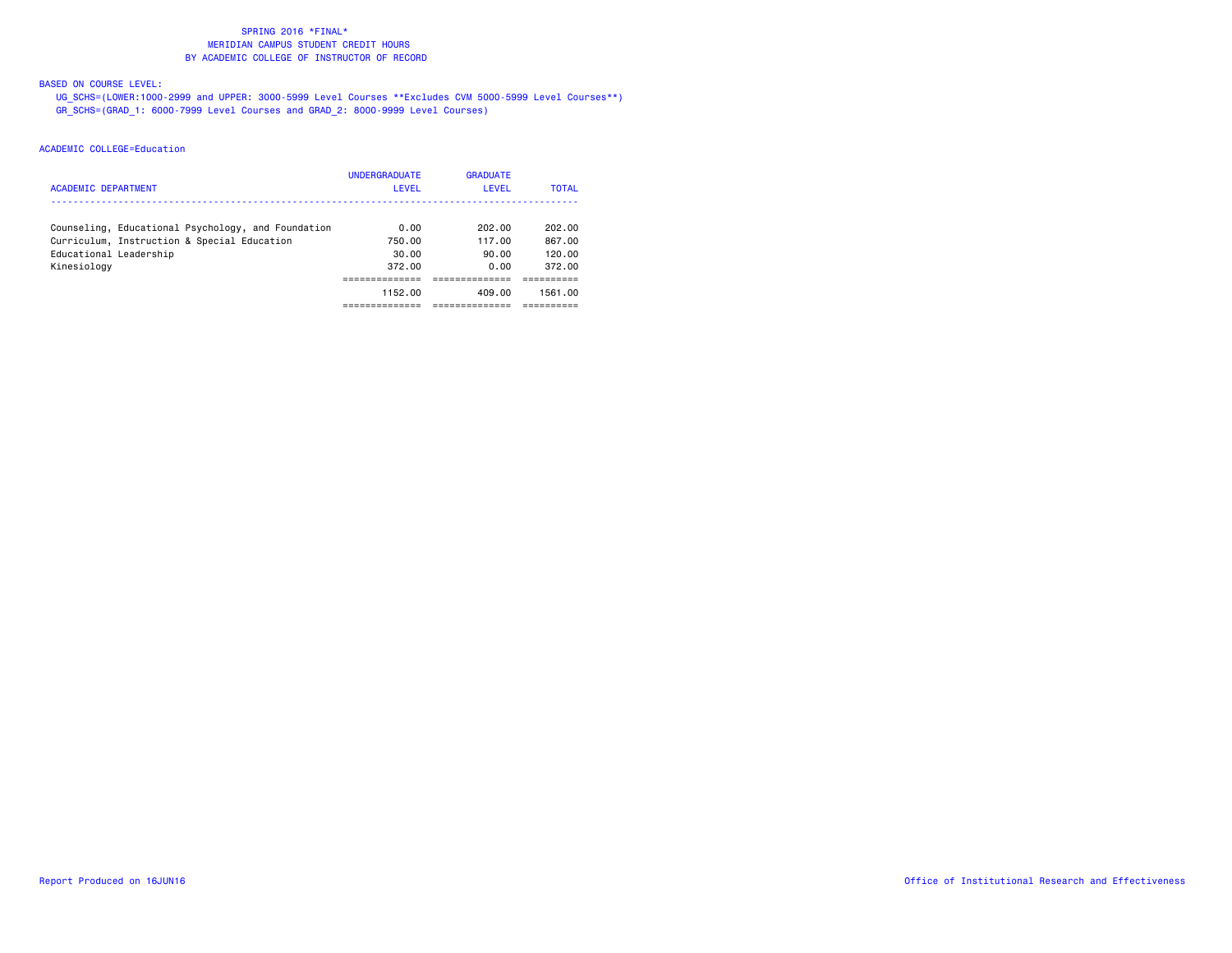| <b>ACADEMIC DEPARTMENT</b>             | Instructor Name | Rank     | Tenure<br><b>Status</b> | Course<br>Cip# | <b>CRN</b> | Course # Sec Type Title |       | Crs |                    | Inst<br>Per | <b>UG</b><br><b>SCHS</b>      | <b>GR</b><br><b>SCHS</b> | <b>Total</b><br><b>SCHS</b><br>----------------------------- |
|----------------------------------------|-----------------|----------|-------------------------|----------------|------------|-------------------------|-------|-----|--------------------|-------------|-------------------------------|--------------------------|--------------------------------------------------------------|
| Anthropology & Middle Eastern Cultures | Turner, James   | Lecturer | Non-Ten Track           | 450201         | 13511      | AN 3113                 | 201 C |     | Societies Of World | 1.00        | 51.00<br>51.00                | 0.00<br><br>0.00         | 51.00<br>.<br>51.00                                          |
| Anthropology & Middle Eastern Cultures |                 |          |                         |                |            |                         |       |     |                    |             | ========<br>51.00<br>======== | 0.00<br>========         | ==========<br>51.00<br>==========                            |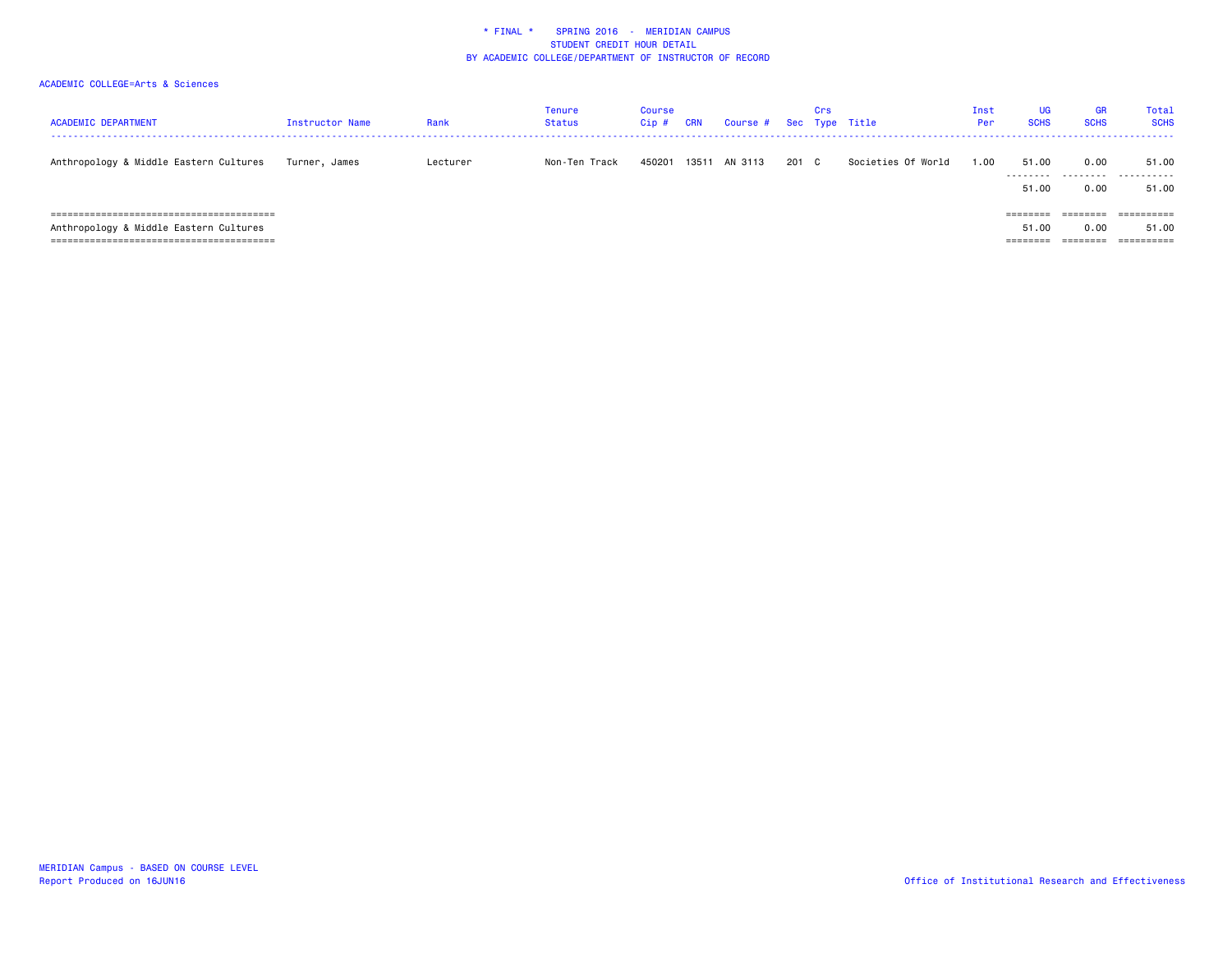| <b>ACADEMIC DEPARTMENT</b> | Instructor Name | Rank       | Tenure<br><b>Status</b> | Course<br>Cip#                       | <b>CRN</b>              | Course #                                                            |                                           | Crs | Sec Type Title                                                                                                     | Inst<br>Per          | <b>UG</b><br><b>SCHS</b>                 | <b>GR</b><br><b>SCHS</b>             | Total<br><b>SCHS</b>                     |
|----------------------------|-----------------|------------|-------------------------|--------------------------------------|-------------------------|---------------------------------------------------------------------|-------------------------------------------|-----|--------------------------------------------------------------------------------------------------------------------|----------------------|------------------------------------------|--------------------------------------|------------------------------------------|
| Biological Sciences        | Fogarty, Jarrod | Instructor | Non-Ten Track           | 240102<br>260701<br>269999<br>270501 | 14147<br>15649<br>13619 | 13613 IDS 4111<br>13512 BIO 1023<br>BIO 3213<br>BIO 4990<br>MA 2113 | 201 C<br>201 B<br>201 B<br>201 C<br>201 C |     | Professional Seminar 1.00<br>Plants & Humans<br>Bio Reps Amphibians<br>Special Topic in BIO 1.00<br>Intro to Stats | 1.00<br>1.00<br>1.00 | 16.00<br>18.00<br>39.00<br>3.00<br>51.00 | 0.00<br>0.00<br>0.00<br>0.00<br>0.00 | 16.00<br>18.00<br>39.00<br>3.00<br>51.00 |
|                            |                 |            |                         |                                      |                         | 13652 ST 2113                                                       | 201 C                                     |     | Intro to Stats                                                                                                     | 1.00                 | 15.00                                    | 0.00                                 | 15.00                                    |
|                            |                 |            |                         |                                      |                         |                                                                     |                                           |     |                                                                                                                    |                      | ---------<br>142,00                      | --------<br>0.00                     | .<br>142.00                              |
|                            |                 |            |                         |                                      |                         |                                                                     |                                           |     |                                                                                                                    |                      | ========                                 | ---------                            | ==========                               |
| Biological Sciences        |                 |            |                         |                                      |                         |                                                                     |                                           |     |                                                                                                                    |                      | 142.00                                   | 0.00                                 | 142.00                                   |
|                            |                 |            |                         |                                      |                         |                                                                     |                                           |     |                                                                                                                    |                      | --------                                 | --------                             | ==========                               |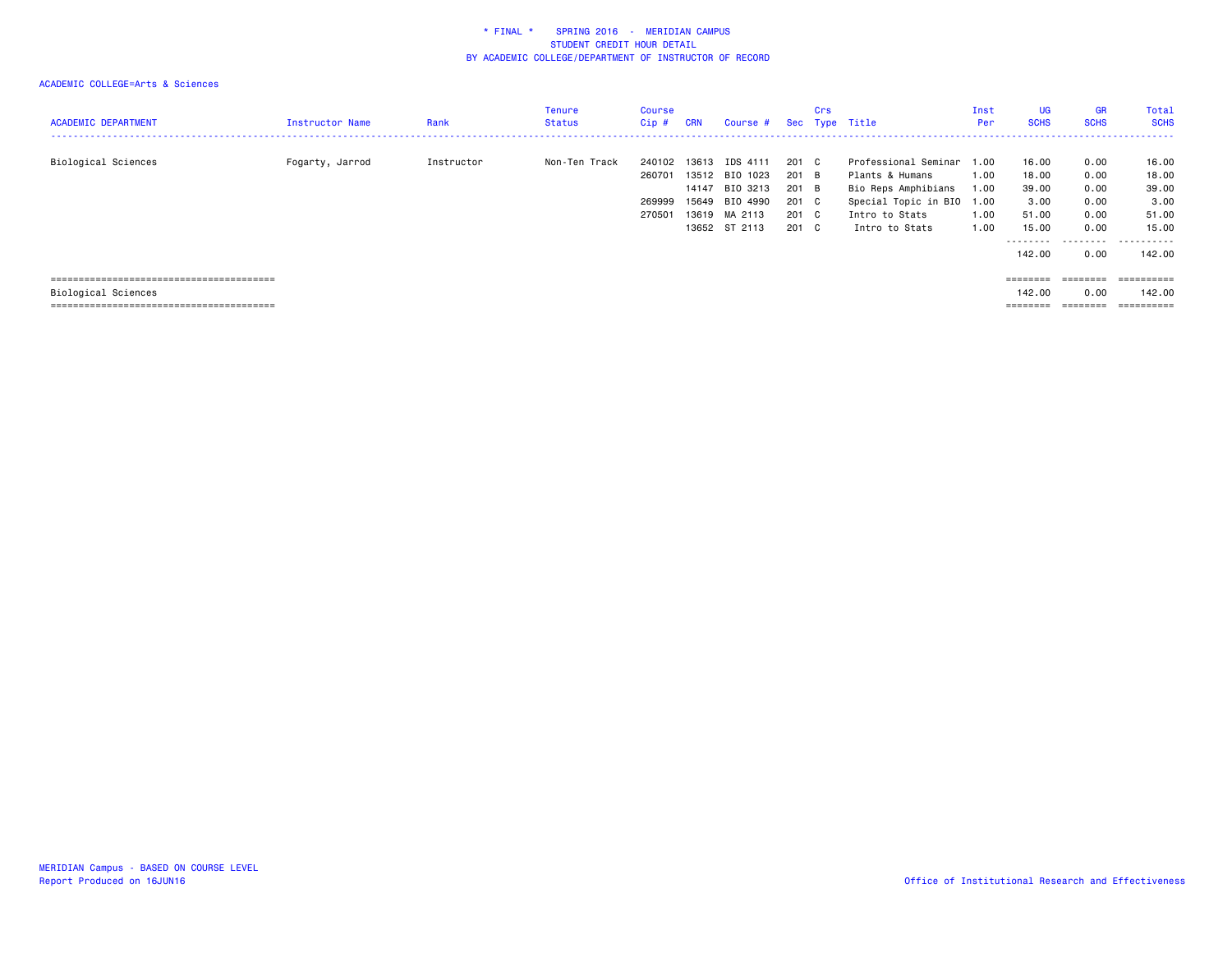| <b>ACADEMIC DEPARTMENT</b>                              | <b>Instructor Name</b> | Rank     | Tenure<br>Status | Course<br>Cip#   | <b>CRN</b> | Course #                                     |                         | Crs | Sec Type Title                                         | Inst<br>Per  | UG<br><b>SCHS</b>                            | <b>GR</b><br><b>SCHS</b>          | <b>Total</b><br><b>SCHS</b>          |
|---------------------------------------------------------|------------------------|----------|------------------|------------------|------------|----------------------------------------------|-------------------------|-----|--------------------------------------------------------|--------------|----------------------------------------------|-----------------------------------|--------------------------------------|
| Classical & Modern Languages & Literatur Calderon, Beth |                        | Lecturer | Non-Ten Track    | 160905<br>169999 | 16008      | FLS 1123<br>16277 FLS 2133<br>14158 FLS 2990 | 201 C<br>201 C<br>201 C |     | Spanish II<br>Spanish III<br>Special Topic In FLS 1.00 | 1.00<br>1.00 | 15.00<br>6.00<br>15.00<br>---------<br>36.00 | 0.00<br>0.00<br>0.00<br>.<br>0.00 | 15.00<br>6.00<br>15.00<br>.<br>36.00 |
|                                                         |                        |          |                  |                  |            |                                              |                         |     |                                                        |              | ========                                     | ========                          | ==========                           |
| Classical & Modern Languages & Literatur                |                        |          |                  |                  |            |                                              |                         |     |                                                        |              | 36.00                                        | 0.00                              | 36.00                                |
|                                                         |                        |          |                  |                  |            |                                              |                         |     |                                                        |              | ---------<br>--------                        | ________<br>-------               | ----------<br>----------             |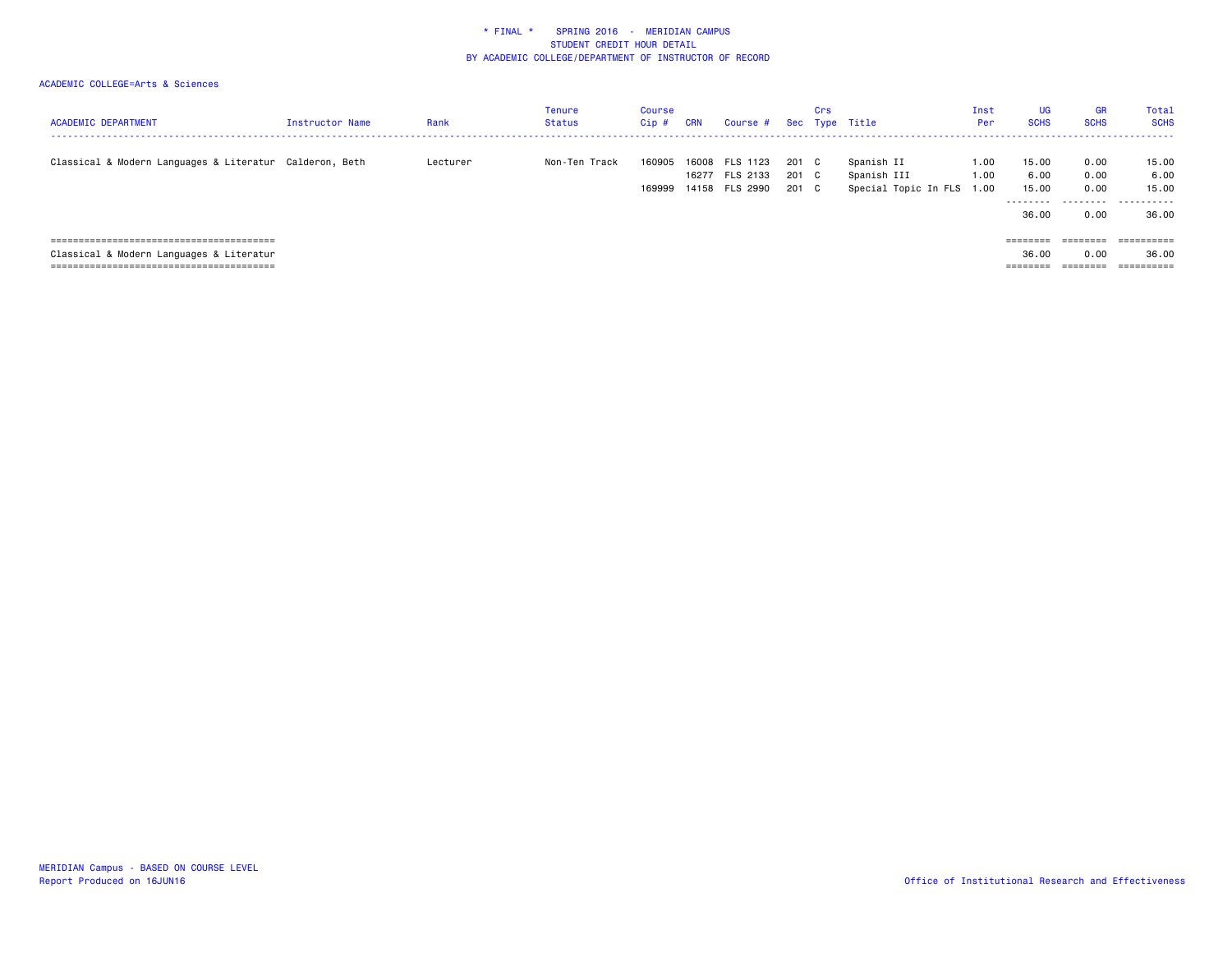| <b>ACADEMIC DEPARTMENT</b> | <b>Instructor Name</b> | Rank        | <b>Tenure</b><br><b>Status</b> | <b>Course</b><br>$Cip$ # | <b>CRN</b> | Course #      |       | <b>Crs</b> | Sec Type Title     | Inst<br>Per | <b>UG</b><br><b>SCHS</b> | <b>GR</b><br><b>SCHS</b> | Total<br><b>SCHS</b> |
|----------------------------|------------------------|-------------|--------------------------------|--------------------------|------------|---------------|-------|------------|--------------------|-------------|--------------------------|--------------------------|----------------------|
|                            |                        |             |                                |                          |            |               |       |            |                    |             |                          |                          |                      |
| Communication              | Denton, Raymond        | Lecturer    | Non-Ten Track                  | 090401                   | 13526      | CO 4053       | 201 E |            | Internship Comm    | 1.00        | 6.00                     | 0.00                     | 6.00                 |
|                            |                        |             |                                | 090701                   | 13527      | CO 4373       | 201 C |            | Prac In Tv News    | 1.00        | 9.00<br>--------         | 0.00<br>-----            | 9.00<br>.            |
|                            |                        |             |                                |                          |            |               |       |            |                    |             | 15.00                    | 0.00                     | 15.00                |
|                            | Misun, Christopher     | Non-Faculty | Not Applicable                 | 090102                   | 16175      | CO 4323       | 201 C |            | Mass Media-Society | 1.00        | 3.00                     | 0.00                     | 3.00                 |
|                            |                        |             |                                | 090401                   |            | 13522 CO 1403 | 201 C |            | Intro Mass Media   | 1.00        | 51.00                    | 0.00                     | 51.00                |
|                            |                        |             |                                |                          |            | 14159 CO 3413 | 201 C |            | News Gathering     | 1.00        | 3.00                     | 0.00                     | 3.00                 |
|                            |                        |             |                                |                          |            |               |       |            |                    |             | .                        | .                        | ------               |
|                            |                        |             |                                |                          |            |               |       |            |                    |             | 57.00                    | 0.00                     | 57.00                |
|                            |                        |             |                                |                          |            |               |       |            |                    |             |                          | $=$ = = = = = = =        |                      |
| Communication              |                        |             |                                |                          |            |               |       |            |                    |             | 72.00                    | 0.00                     | 72.00                |
|                            |                        |             |                                |                          |            |               |       |            |                    |             | ========                 | $=$ = = = = = = =        |                      |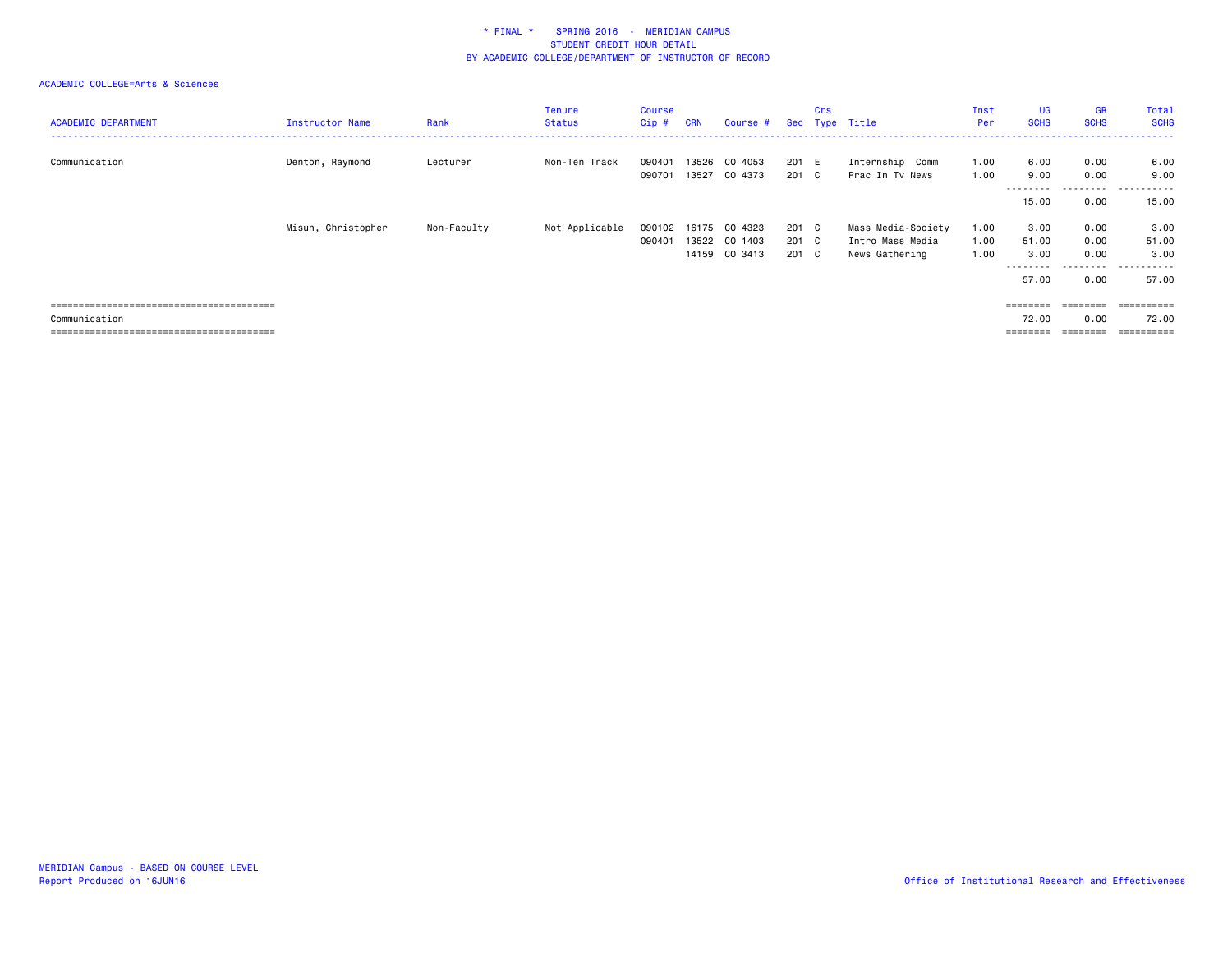| <b>ACADEMIC DEPARTMENT</b> | <b>Instructor Name</b>           | Rank                        | <b>Tenure</b><br><b>Status</b> | <b>Course</b><br>Cip# | <b>CRN</b> | Course #             | <b>Sec</b> | Crs | Type Title                | Inst<br>Per | UG<br><b>SCHS</b>        | <b>GR</b><br><b>SCHS</b> | Total<br><b>SCHS</b><br>. |
|----------------------------|----------------------------------|-----------------------------|--------------------------------|-----------------------|------------|----------------------|------------|-----|---------------------------|-------------|--------------------------|--------------------------|---------------------------|
| English                    | Brown, Angela                    | Lecturer                    | Non-Ten Track                  |                       |            | 231402 14170 EN 2243 | 201 C      |     | American Lit Before       | 1.00        | 33.00                    | 0.00                     | 33.00                     |
|                            |                                  |                             |                                |                       |            |                      |            |     |                           |             | - - - - - - - -<br>33.00 | 0.00                     | 33.00                     |
|                            | Harmon Threatt, Elizabe Lecturer |                             | Non-Ten Track                  |                       |            | 231302 14151 EN 3303 | 201 C      |     | Creative Writing          | 1.00        | 33.00                    | 0.00                     | 33.00                     |
|                            |                                  |                             |                                |                       |            |                      |            |     |                           |             | .<br>33.00               | 0.00                     | 33.00                     |
|                            | Kelley, James                    | Associate Professor Tenured |                                | 230101                | 13580      | EN 4353              | 201 C      |     | Critical Theory Sinc 1.00 |             | 21.00                    | 0.00                     | 21.00                     |
|                            |                                  |                             |                                |                       |            | 15760 EN 3423        | 201 C      |     | Desc Eng Grammar          | 1.00        | 3.00                     | 0.00                     | 3.00                      |
|                            |                                  |                             |                                | 231303                | 13577      | EN 3313              | 201 C      |     | Writing for the Work 1.00 |             | 51.00                    | 0.00                     | 51.00                     |
|                            |                                  |                             |                                | 231401                | 14160      | EN 2434              | 201 B      |     | Literature And Film       | 1.00        | 48.00                    | 0.00                     | 48.00                     |
|                            |                                  |                             |                                | 239999                | 13583      | EN 6353              | 201 C      |     | Critical Theory Sinc 1.00 |             | 0.00                     | 6.00                     | 6.00                      |
|                            |                                  |                             |                                |                       |            |                      |            |     |                           |             | .<br>123.00              | .<br>6.00                | .<br>129.00               |
|                            | Slimp, Cynthia                   | Lecturer                    | Non-Ten Track                  | 231401                |            | 14150 EN 3513        | 201 C      |     | Women and Literature 1.00 |             | 21.00                    | 0.00                     | 21.00                     |
|                            |                                  |                             |                                |                       |            | 231402 14145 EN 2253 | 201 C      |     | American Lit After 1 1.00 |             | 33.00                    | 0.00                     | 33.00                     |
|                            |                                  |                             |                                |                       |            |                      |            |     |                           |             | .                        | .                        |                           |
|                            |                                  |                             |                                |                       |            |                      |            |     |                           |             | 54.00                    | 0.00                     | 54.00                     |
|                            | Slimp, Stephen                   | Lecturer                    | Non-Ten Track                  | 231401                |            | 14166 EN 4863        | 201 C      |     | Romantic Poets-Prose 1.00 |             | 6.00                     | 0.00                     | 6.00                      |
|                            |                                  |                             |                                | 231404 14167          |            | EN 6863              | 201 C      |     | Romantic Poets-Prose 1.00 |             | 0.00                     | 15.00                    | 15.00                     |
|                            |                                  |                             |                                |                       |            |                      |            |     |                           |             |                          |                          |                           |
|                            |                                  |                             |                                |                       |            |                      |            |     |                           |             | 6.00                     | 15.00                    | 21.00                     |
| English                    |                                  |                             |                                |                       |            |                      |            |     |                           |             | ========<br>249.00       | ========<br>21.00        | ==========<br>270.00      |
|                            |                                  |                             |                                |                       |            |                      |            |     |                           |             | --------                 | ---------                | EEEEEEEEE                 |
|                            |                                  |                             |                                |                       |            |                      |            |     |                           |             |                          |                          |                           |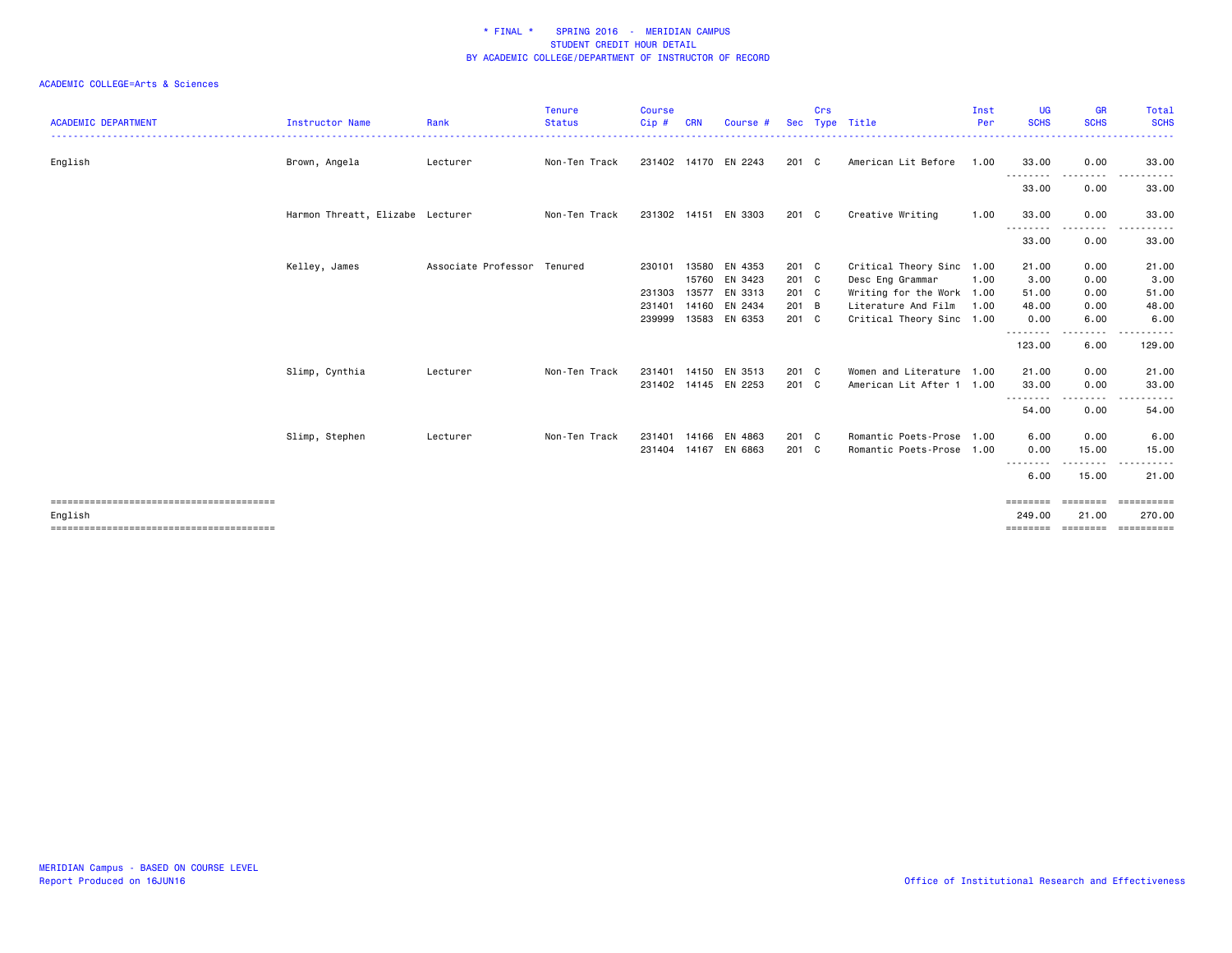| <b>ACADEMIC DEPARTMENT</b> | <b>Instructor Name</b> | Rank     | <b>Tenure</b><br><b>Status</b> | Course<br>Cip#   | <b>CRN</b> | Course #                        |                | <b>Crs</b> | Sec Type Title                            | Inst<br>Per  | <b>UG</b><br><b>SCHS</b>   | GR<br><b>SCHS</b> | Total<br><b>SCHS</b>                 |
|----------------------------|------------------------|----------|--------------------------------|------------------|------------|---------------------------------|----------------|------------|-------------------------------------------|--------------|----------------------------|-------------------|--------------------------------------|
| Geosciences                | Elliott, Jack          | Lecturer | Non-Ten Track                  | 380201<br>450701 |            | 13649 REL 3213<br>14165 GR 1114 | 201 C<br>201 B |            | World Religions I<br>Physical Geography   | 1.00<br>1.00 | 42.00<br>60.00<br>-------- | 0.00<br>0.00<br>. | 42.00<br>60.00<br>-------<br>$- - -$ |
|                            |                        |          |                                |                  |            |                                 |                |            |                                           |              | 102.00                     | 0.00              | 102.00                               |
|                            | Trent, Brittany        | Lecturer | Non-Ten Track                  | 400601           | 13599      | GG 1111                         | $201 \quad L$  |            | Earth Science I Lab                       | 1.00         | 7.00                       | 0.00              | 7.00                                 |
|                            |                        |          |                                |                  |            | 13600 GG 1113<br>14177 GG 1111  | 201 C<br>202 L |            | Survey Earth Sci I<br>Earth Science I Lab | 1.00<br>1.00 | 21.00<br>15.00             | 0.00<br>0.00      | 21.00<br>15.00                       |
|                            |                        |          |                                |                  |            | 14178 GG 1113                   | 202 C          |            | Survey Earth Sci I                        | 1.00         | 57.00                      | 0.00              | 57.00                                |
|                            |                        |          |                                |                  |            |                                 |                |            |                                           |              | --------<br>100.00         | .<br>0.00         | .<br>100.00                          |
|                            |                        |          |                                |                  |            |                                 |                |            |                                           |              | ========                   | ========          | -----------                          |
| Geosciences                |                        |          |                                |                  |            |                                 |                |            |                                           |              | 202.00                     | 0.00              | 202.00                               |
|                            |                        |          |                                |                  |            |                                 |                |            |                                           |              |                            |                   | $=$ = = = = = = = = :                |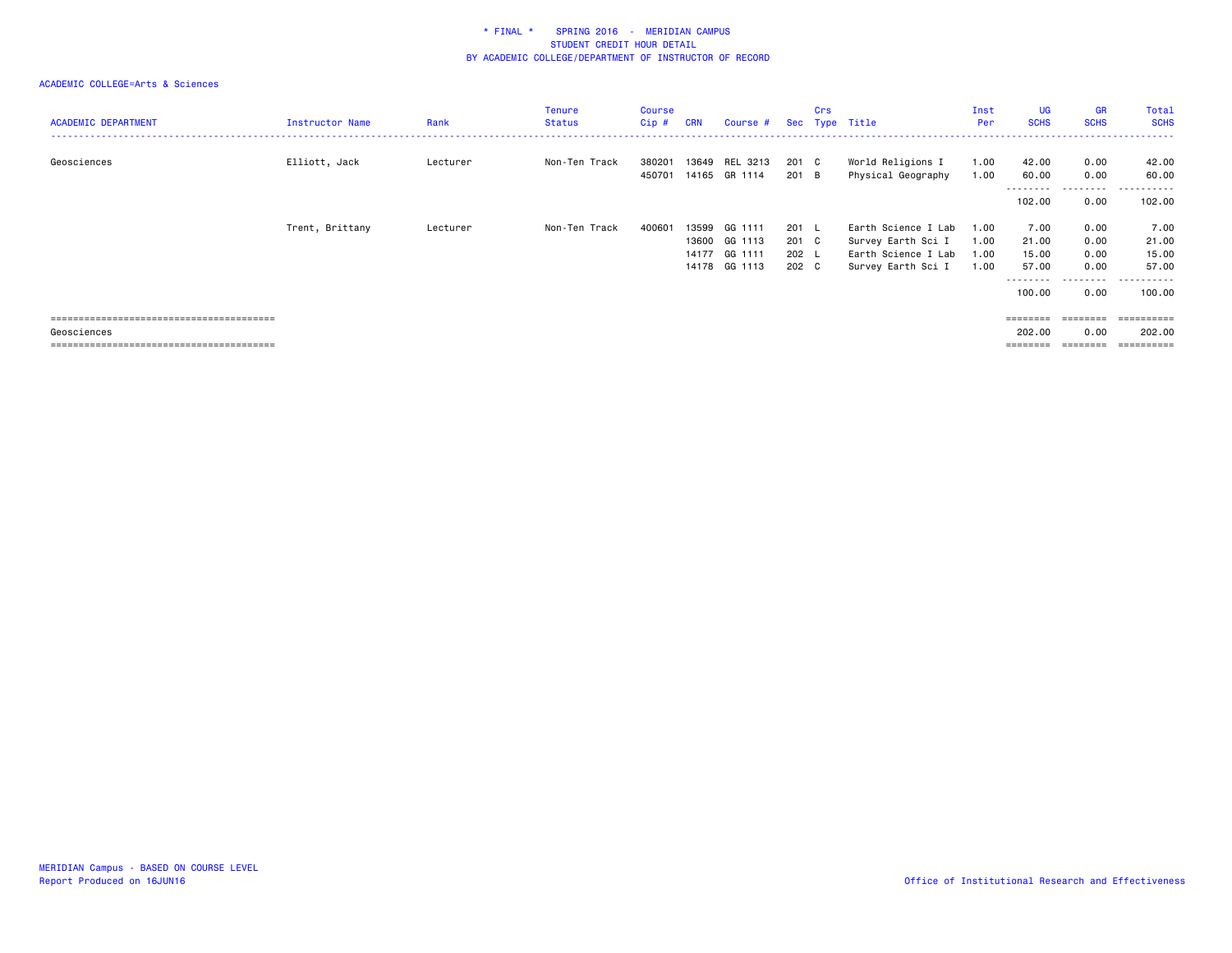|                            |                  |                               | <b>Tenure</b>  | <b>Course</b> |            |                      |            | Crs |                           | Inst | UG          | GR               | Total                                     |
|----------------------------|------------------|-------------------------------|----------------|---------------|------------|----------------------|------------|-----|---------------------------|------|-------------|------------------|-------------------------------------------|
| <b>ACADEMIC DEPARTMENT</b> | Instructor Name  | Rank                          | <b>Status</b>  | Cip#          | <b>CRN</b> | Course               | <b>Sec</b> |     | Type Title                | Per  | <b>SCHS</b> | <b>SCHS</b>      | <b>SCHS</b>                               |
| History                    | Bates, Toby      | Associate Professor Tenured   |                | 050107        |            | 14148 HI 4853        | 201 C      |     | Modern Mexico             | 1.00 | 39.00       | 0.00             | 39.00                                     |
|                            |                  |                               |                | 050299        | 14153      | HI 4373              | 201 C      |     | Hist Mod Civ Rts Mvt 1.00 |      | 78.00       | 0.00             | 78.00                                     |
|                            |                  |                               |                |               | 14154      | HI 6373              | 201 C      |     | Hist Mod Civ Rts Mvt 1.00 |      | 0.00        | 3.00             | 3.00                                      |
|                            |                  |                               |                | 540101        | 16174      | HI 1173              | 201 C      |     | Wld Hist After 1500       | 1.00 | 3.00        | 0.00             | 3.00                                      |
|                            |                  |                               |                | 540102        | 14142      | HI 4323              | 201 C      |     | American West             | 1.00 | 102.00      | 0.00             | 102.00                                    |
|                            |                  |                               |                | 540104        |            | 15479 HI 4000        | 201 I      |     | Directed Indiv Study      | 1.00 | 2.00        | 0.00             | 2.00                                      |
|                            |                  |                               |                | 540108        |            | 14143 HI 6323        | 201 C      |     | American West             | 1.00 | 0.00        | 3.00<br>$\cdots$ | 3.00                                      |
|                            |                  |                               |                |               |            |                      |            |     |                           |      | 224.00      | 6.00             | 230.00                                    |
|                            | Greene, Alison   | Assistant Professor Ten Track |                | 540101        |            | 13606 HI 3903        | 201 C      |     | Hist & Hist Meth          | 1.00 | 12.00       | 0.00             | 12.00                                     |
|                            |                  |                               |                |               |            |                      |            |     |                           |      | .<br>12.00  | 0.00             | 12.00                                     |
|                            | Mitchell, Dennis | Professor                     | Tenured        |               |            | 540101 14146 HI 3893 | 201 C      |     | 20th Century World H 1.00 |      | 51.00       | 0.00             | 51.00                                     |
|                            |                  |                               |                |               |            |                      |            |     |                           |      | .<br>51.00  | 0.00             | 51.00                                     |
|                            | Ratcliff, Joel   | Grad Teach Assist             | Not Applicable | 050207        |            | 14173 HI 4273        | 201 C      |     | Women In Am History       | 1.00 | 63.00       | 0.00             | 63.00                                     |
|                            |                  |                               |                |               |            | 540102 14175 HI 4303 | 201 C      |     | The Old South             | 1.00 | 57.00<br>.  | 0.00             | 57.00                                     |
|                            |                  |                               |                |               |            |                      |            |     |                           |      | 120.00      | 0.00             | 120.00                                    |
|                            | Wilder, Lucas    | Grad Teach Assist             | Not Applicable |               |            | 540102 14171 HI 4193 | 201 C      |     | US Environmental His 1.00 |      | 18.00       | 0.00             | 18.00                                     |
|                            |                  |                               |                |               |            | 14172 HI 6193        | 201 C      |     | US Environmental His 1.00 |      | 0.00        | 6.00             | 6.00                                      |
|                            |                  |                               |                |               |            |                      |            |     |                           |      | .<br>18.00  | 6.00             | 24.00                                     |
|                            |                  |                               |                |               |            |                      |            |     |                           |      | ========    | ========         | essessess                                 |
| History                    |                  |                               |                |               |            |                      |            |     |                           |      | 425.00      | 12.00            | 437.00<br>=============================== |
|                            |                  |                               |                |               |            |                      |            |     |                           |      |             |                  |                                           |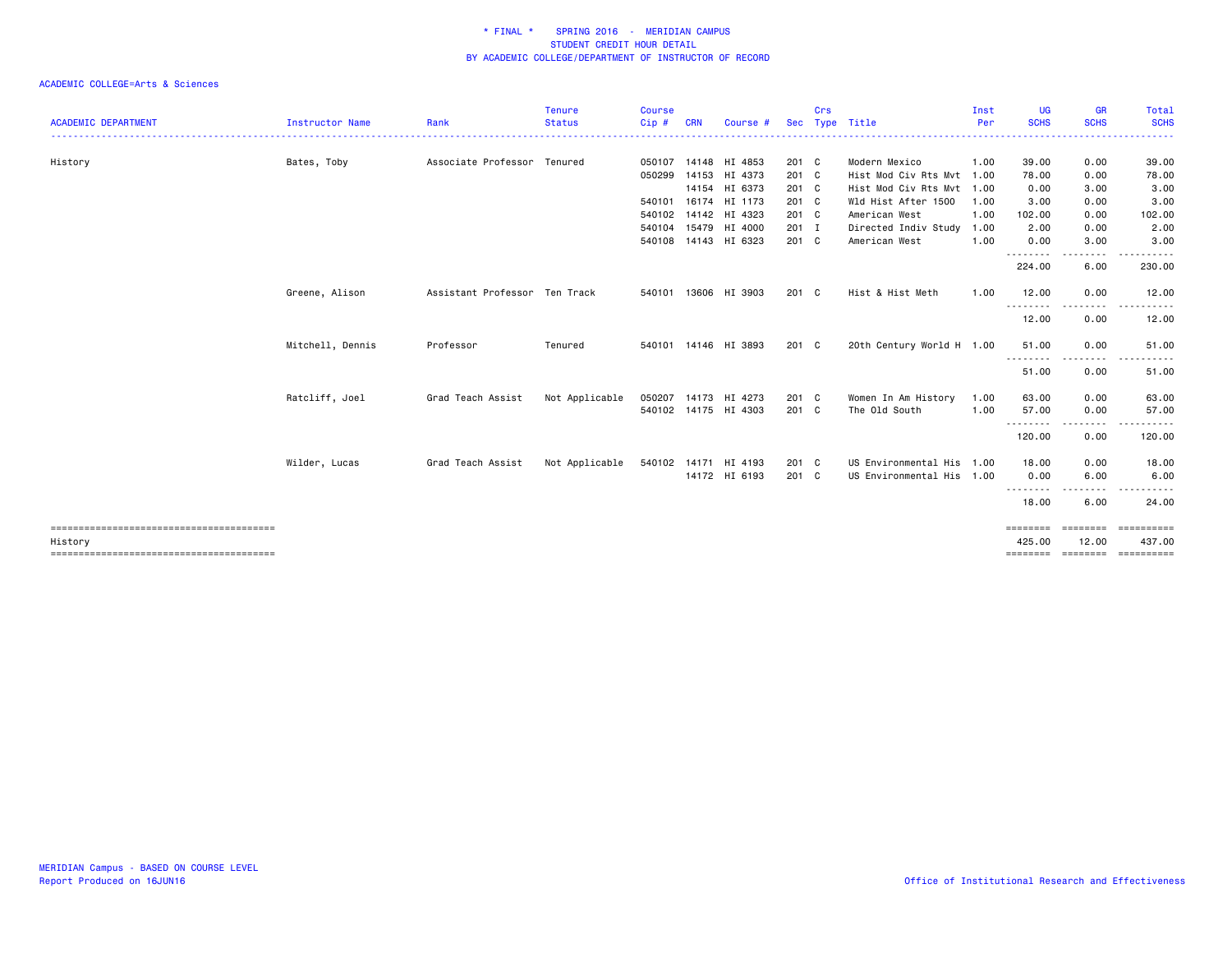| <b>ACADEMIC DEPARTMENT</b> | <b>Instructor Name</b> | Rank                          | Tenure<br><b>Status</b> | Course<br>$Cip$ #          | <b>CRN</b>              | Course #                                        |                              | Crs      | Sec Type Title                                                                 | Inst<br>Per                | UG<br><b>SCHS</b>                              | <b>GR</b><br><b>SCHS</b>             | Total<br><b>SCHS</b><br>.                 |
|----------------------------|------------------------|-------------------------------|-------------------------|----------------------------|-------------------------|-------------------------------------------------|------------------------------|----------|--------------------------------------------------------------------------------|----------------------------|------------------------------------------------|--------------------------------------|-------------------------------------------|
| Mathematics & Statistics   | Ge, Lin                | Assistant Professor Ten Track |                         | 270101<br>270501<br>521302 | 13618<br>13620<br>13517 | MA 1613<br>MA 2113<br>13653 ST 2113<br>BQA 3123 | 201<br>202 C<br>202 C<br>201 | C.<br>C. | Cal Bus & Life Sc I<br>Intro to Stats<br>Intro to Stats<br>Bus Stat Methods II | .00<br>1.00<br>1.00<br>.00 | 33.00<br>18.00<br>12.00<br>33.00<br>.<br>96.00 | 0.00<br>0.00<br>0.00<br>0.00<br>0.00 | 33.00<br>18.00<br>12.00<br>33,00<br>96.00 |
| Mathematics & Statistics   |                        |                               |                         |                            |                         |                                                 |                              |          |                                                                                |                            | ========<br>96.00                              | ========<br>0.00                     | ==========<br>96.00                       |
|                            |                        |                               |                         |                            |                         |                                                 |                              |          |                                                                                |                            | ________<br>========                           | $=$ = = = = = = =                    | ==========                                |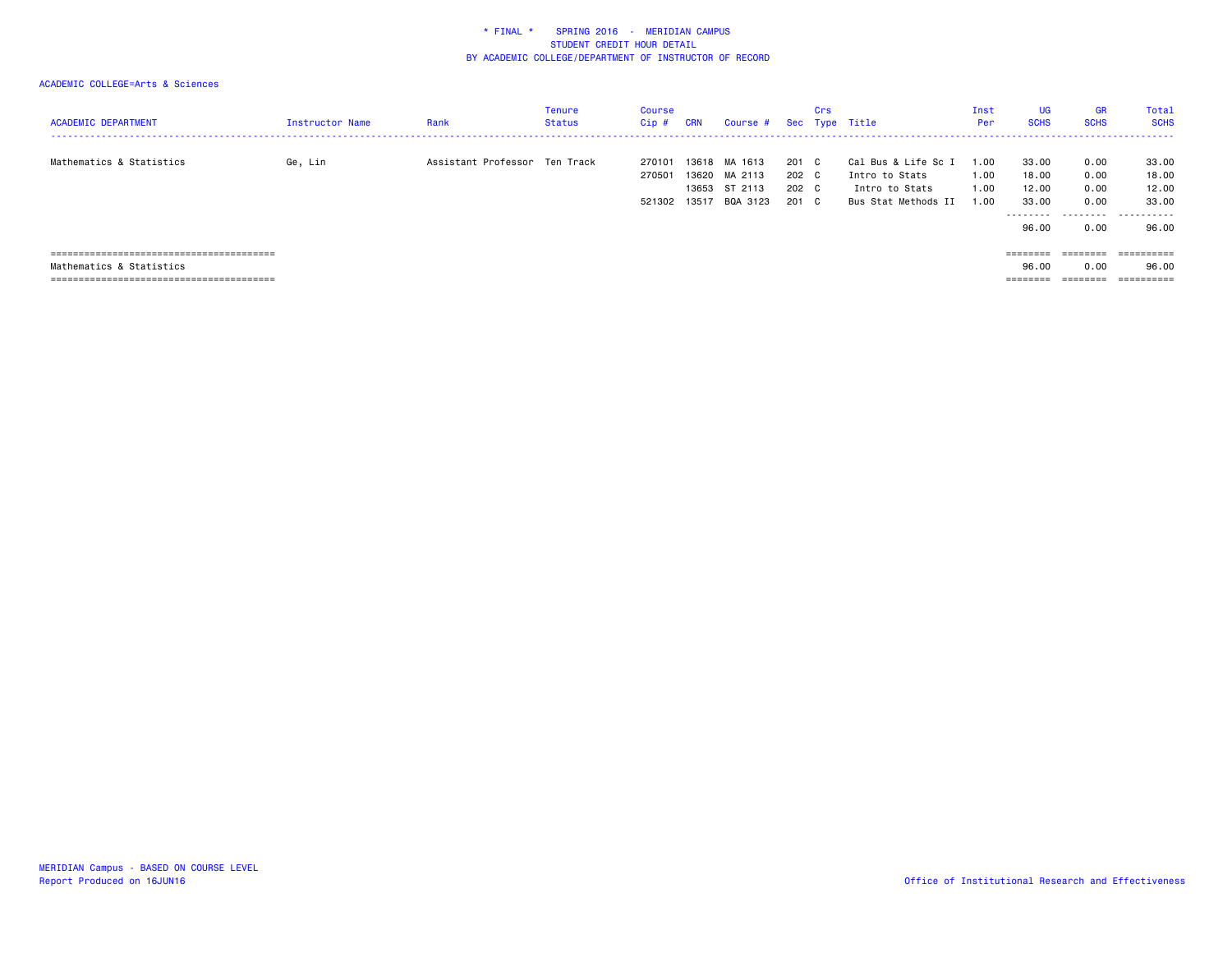| <b>ACADEMIC DEPARTMENT</b> | <b>Instructor Name</b> | Rank       | Tenure<br>Status | Course<br>Cip#   | <b>CRN</b> | Course #                   |              | Crs | Sec Type Title                         | Inst<br>Per | <b>UG</b><br><b>SCHS</b> | <b>GR</b><br><b>SCHS</b> | Total<br><b>SCHS</b>  |
|----------------------------|------------------------|------------|------------------|------------------|------------|----------------------------|--------------|-----|----------------------------------------|-------------|--------------------------|--------------------------|-----------------------|
| Philosophy & Religion      | Johnson, Gregory       | Instructor | Non-Ten Track    | 380101<br>380103 | 14144      | PHI 1103<br>13630 PHI 3013 | 201 C<br>201 | C.  | Intro To Philosophy<br>Business Ethics | 1.00<br>.00 | 60.00<br>90.00<br>.      | 0.00<br>0.00<br>.        | 60.00<br>90.00<br>.   |
|                            |                        |            |                  |                  |            |                            |              |     |                                        |             | 150.00                   | 0.00                     | 150.00                |
|                            |                        |            |                  |                  |            |                            |              |     |                                        |             | ========                 | ========                 | $=$ = = = = = = = = = |
| Philosophy & Religion      |                        |            |                  |                  |            |                            |              |     |                                        |             | 150.00                   | 0.00                     | 150.00                |
|                            |                        |            |                  |                  |            |                            |              |     |                                        |             | --------                 | --------<br>--------     | $=$ = = = = = = = = = |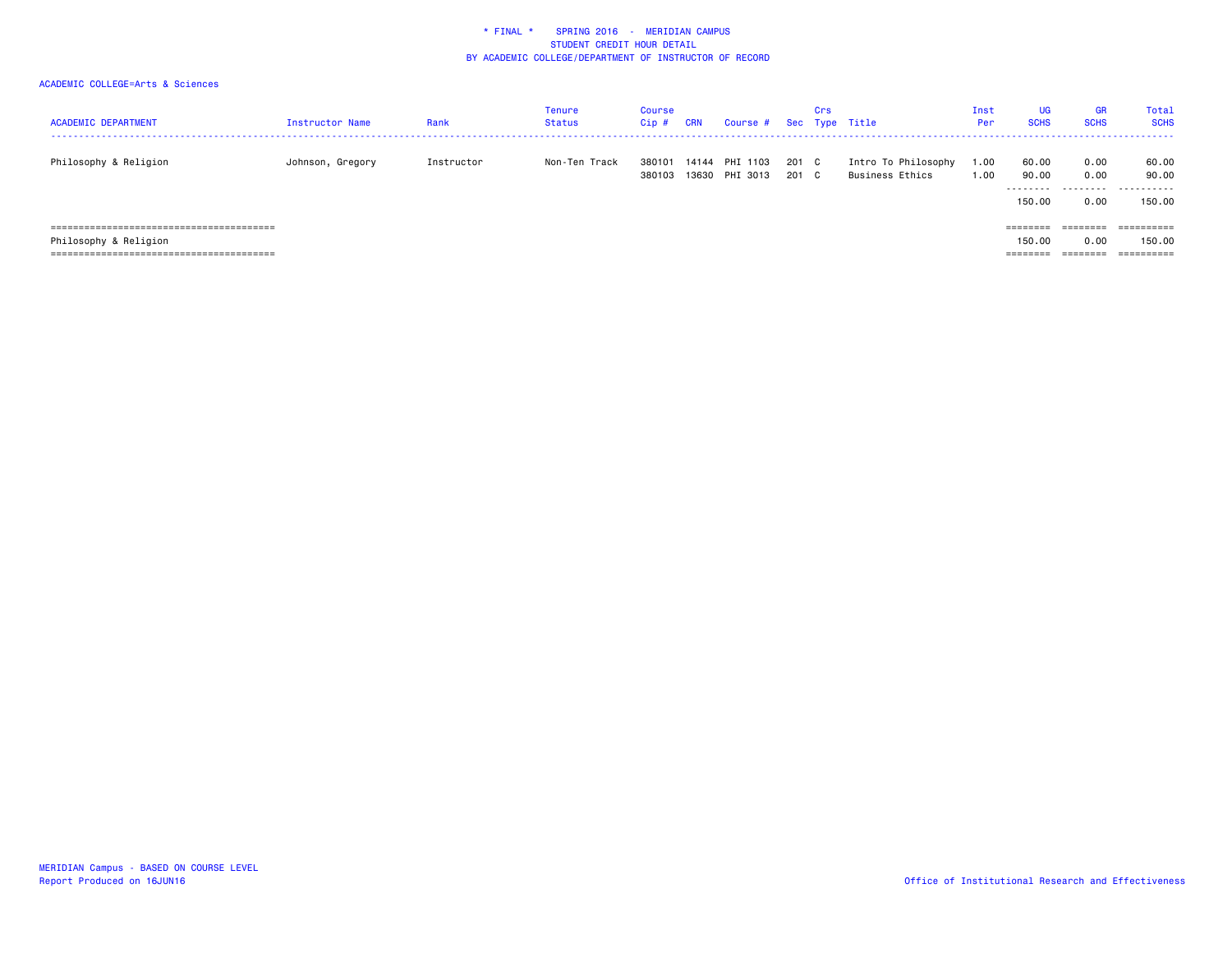| <b>ACADEMIC DEPARTMENT</b>                                                               | Instructor Name | Rank     | Tenure<br>Status | Course<br>Cip# | <b>CRN</b> | Course # Sec Type Title |       | Crs |                 | Inst<br>Per | <b>UG</b><br><b>SCHS</b>    | GR<br><b>SCHS</b>                                                               | Total<br><b>SCHS</b>                         |
|------------------------------------------------------------------------------------------|-----------------|----------|------------------|----------------|------------|-------------------------|-------|-----|-----------------|-------------|-----------------------------|---------------------------------------------------------------------------------|----------------------------------------------|
| Political Science & Public Administratio Carr, Isla-Anne                                 |                 | Lecturer | Non-Ten Track    | 451001         |            | 14433 PS 3073           | 201 C |     | Civil Liberties | 1.00        | 33.00<br>---------<br>33.00 | 0.00<br>---------<br>0.00                                                       | 33.00<br>.<br>33.00                          |
| Political Science & Public Administratio<br>-----------------------------<br>=========== |                 |          |                  |                |            |                         |       |     |                 |             | ========<br>33.00           | $\qquad \qquad \equiv \equiv \equiv \equiv \equiv \equiv \equiv \equiv$<br>0.00 | $=$ = = = = = = = = =<br>33.00<br>========== |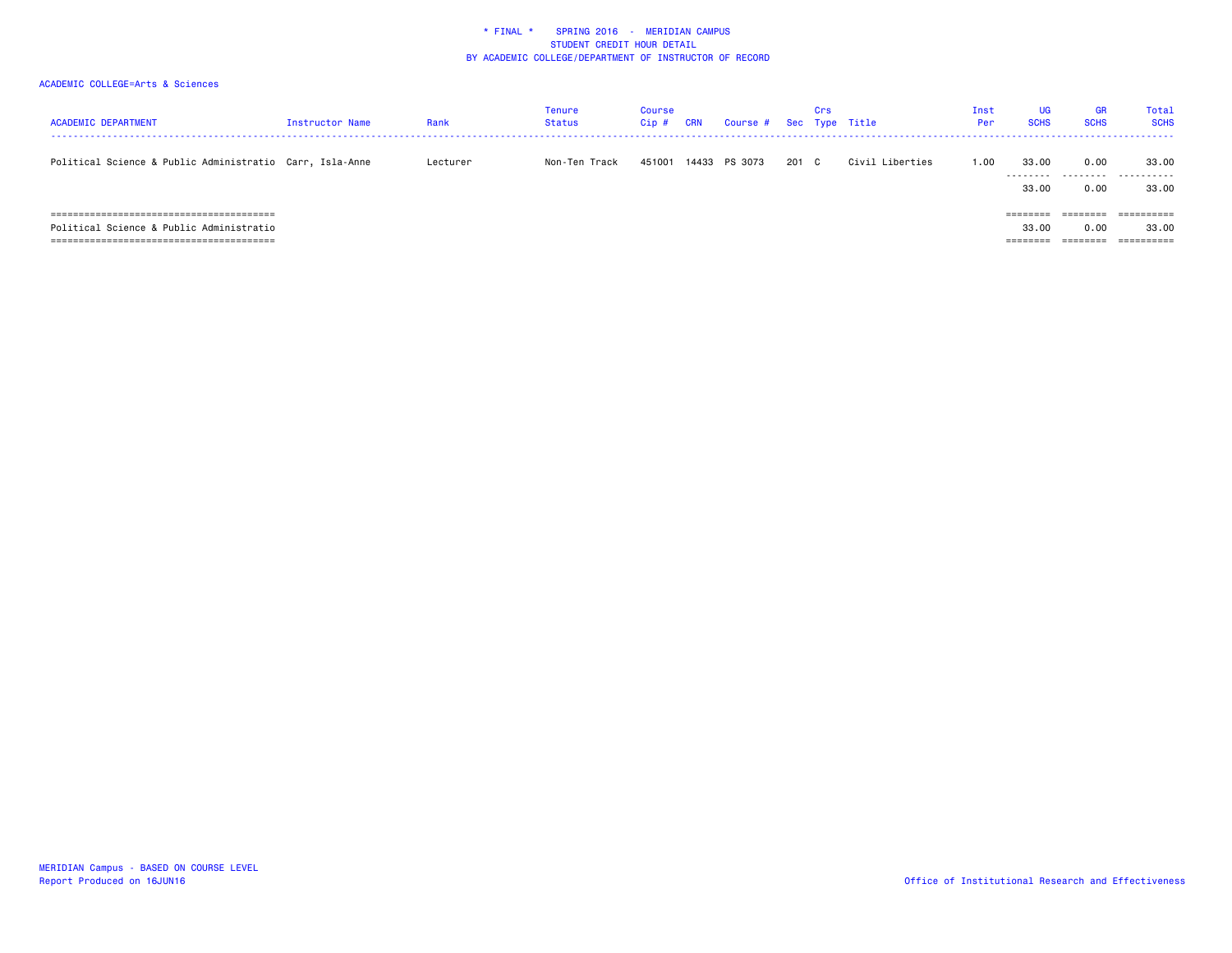|                            |                   |                               | <b>Tenure</b> | <b>Course</b> |       |                |            | Crs |                           | Inst | UG                 | <b>GR</b>                                                                                                                | <b>Total</b>                |
|----------------------------|-------------------|-------------------------------|---------------|---------------|-------|----------------|------------|-----|---------------------------|------|--------------------|--------------------------------------------------------------------------------------------------------------------------|-----------------------------|
| <b>ACADEMIC DEPARTMENT</b> | Instructor Name   | Rank                          | <b>Status</b> | Cip #         | CRN   | Course #       | <b>Sec</b> |     | Type Title                | Per  | <b>SCHS</b>        | <b>SCHS</b>                                                                                                              | <b>SCHS</b><br>. <u>.</u> . |
| Psychology                 | Cooper, Stephanie | Lecturer                      | Non-Ten Track | 422705        | 13638 | PSY 4203       | 201 C      |     | Theories Of Pers          | 1.00 | 54.00              | 0.00                                                                                                                     | 54.00                       |
|                            |                   |                               |               | 422813        | 13637 | PSY 3343       | 201 C      |     | Psych Of Learning         | 1.00 | 99.00              | 0.00                                                                                                                     | 99.00                       |
|                            |                   |                               |               |               |       |                |            |     |                           |      | 153.00             | 0.00                                                                                                                     | 153.00                      |
|                            | Hogan, Russell    | Lecturer                      | Non-Ten Track | 420101        | 13635 | PSY 3213       | 201 C      |     | Psych Of Ab Behavior 1.00 |      | 63.00              | 0.00                                                                                                                     | 63.00                       |
|                            |                   |                               |               | 422801        |       | 14163 PSY 4333 | 201 C      |     | Intro Clinical Psych 1.00 |      | 15.00              | 0.00                                                                                                                     | 15.00                       |
|                            |                   |                               |               |               |       |                |            |     |                           |      | .<br>78.00         | -----<br>0.00                                                                                                            | 78.00                       |
|                            | Shumate, James    | Lecturer                      | Non-Ten Track | 420101        | 13641 | PSY 4726       | 201 E      |     | Internship In Psy I       | 1.00 | 12.00              | 0.00                                                                                                                     | 12.00                       |
|                            |                   |                               |               | 422801        | 13532 | COE 8633       | $201$ C    |     | Psychosocial Rehab        | 1.00 | 0.00               | 24.00                                                                                                                    | 24.00                       |
|                            |                   |                               |               | 422803        |       | 14169 PSY 6373 | 201 C      |     | Forensic Psychology       | 1.00 | 0.00               | 24.00                                                                                                                    | 24.00                       |
|                            |                   |                               |               | 422812        |       | 14168 PSY 4373 | 201 C      |     | Forensic Psychology       | 1.00 | 48.00              | 0.00                                                                                                                     | 48.00                       |
|                            |                   |                               |               |               |       |                |            |     |                           |      | .<br>60.00         | $\begin{array}{cccccccccccccc} \bullet & \bullet & \bullet & \bullet & \bullet & \bullet & \bullet \end{array}$<br>48.00 | 108.00                      |
|                            | Wilson, Rodney    | Assistant Professor Ten Track |               | 420101        | 13632 | PSY 1021       | 201 C      |     | Career in Psychology      | 1.00 | 11.00              | 0.00                                                                                                                     | 11.00                       |
|                            |                   |                               |               |               | 13643 | PSY 6403       | 201 C      |     | Biological Psycholog 1.00 |      | 0.00               | 3.00                                                                                                                     | 3.00                        |
|                            |                   |                               |               | 422704        | 13636 | PSY 3314       | 201 B      |     | Experimental Psych        | 1.00 | 28.00              | 0.00                                                                                                                     | 28.00                       |
|                            |                   |                               |               | 422706        |       | 13640 PSY 4403 | 201 C      |     | Biological Psycholog 1.00 |      | 57.00              | 0.00                                                                                                                     | 57.00                       |
|                            |                   |                               |               | 429999        |       | 14140 PSY 4990 | 201 C      |     | Special Topic In PSY 1.00 |      | 63.00              | 0.00                                                                                                                     | 63.00                       |
|                            |                   |                               |               |               |       |                |            |     |                           |      | 159.00             | 3.00                                                                                                                     | 162.00                      |
| Psychology                 |                   |                               |               |               |       |                |            |     |                           |      | ========<br>450,00 | ========<br>51.00                                                                                                        | ==========<br>501.00        |
|                            |                   |                               |               |               |       |                |            |     |                           |      | ========           | ========                                                                                                                 | ==========                  |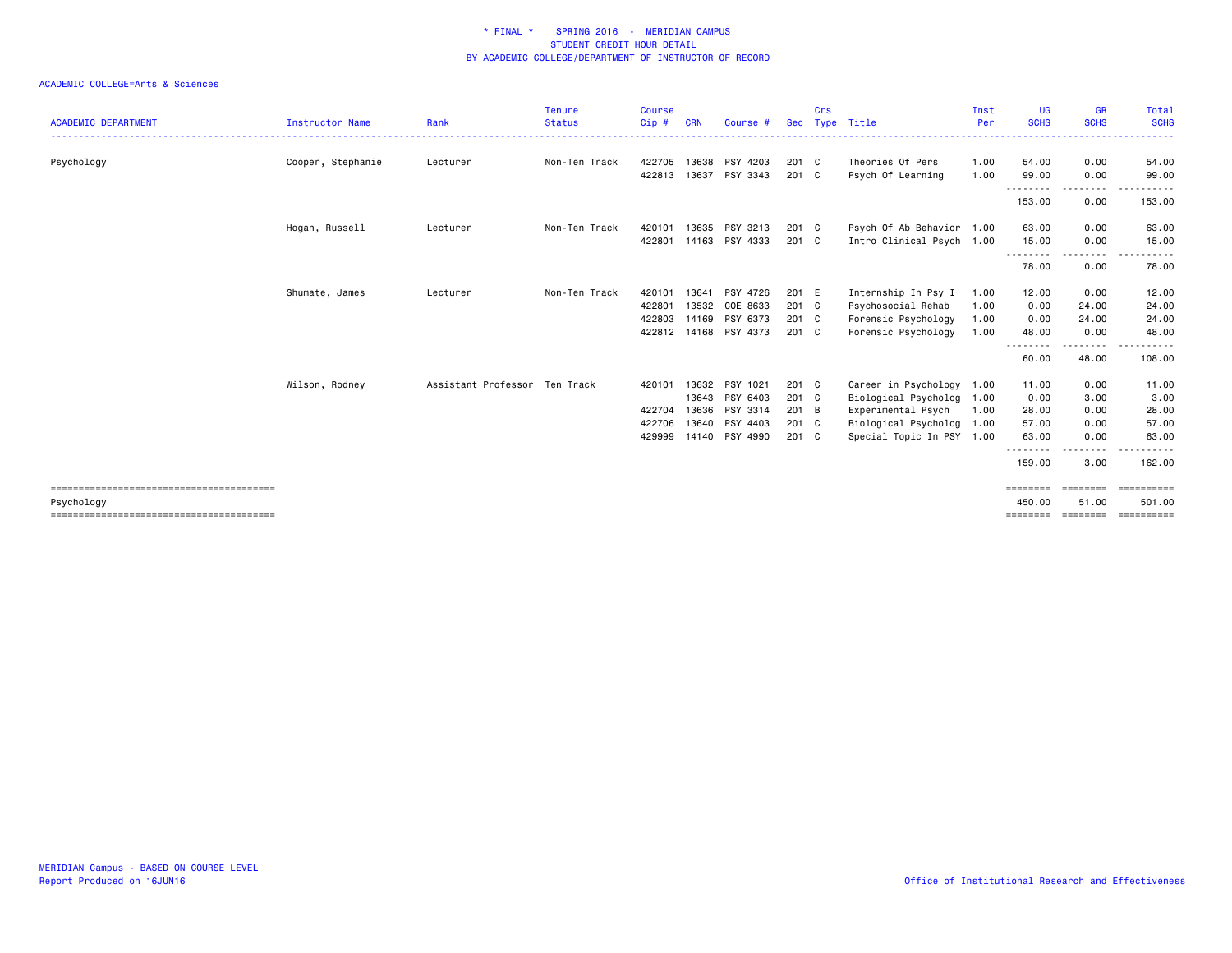| <b>ACADEMIC DEPARTMENT</b> | Instructor Name  | Rank                              | <b>Tenure</b><br><b>Status</b> | <b>Course</b><br>Cip# | <b>CRN</b> | Course #             |       | Crs | Sec Type Title            | Inst<br>Per | UG<br><b>SCHS</b>  | <b>GR</b><br><b>SCHS</b>                                                                                                          | Total<br><b>SCHS</b>                                                                                                                                                                                                                                                                                                                                                                                                        |
|----------------------------|------------------|-----------------------------------|--------------------------------|-----------------------|------------|----------------------|-------|-----|---------------------------|-------------|--------------------|-----------------------------------------------------------------------------------------------------------------------------------|-----------------------------------------------------------------------------------------------------------------------------------------------------------------------------------------------------------------------------------------------------------------------------------------------------------------------------------------------------------------------------------------------------------------------------|
|                            |                  |                                   |                                |                       |            |                      |       |     |                           |             |                    |                                                                                                                                   | $\sim$ $\sim$ $\sim$ $\sim$                                                                                                                                                                                                                                                                                                                                                                                                 |
| Sociology                  | Carr, Rhonda     | Assistant Professor Non-Ten Track |                                | 440701                | 13654      | SW 2323              | 201 C |     | Social Welfare Polic 1.00 |             | 42.00              | 0.00                                                                                                                              | 42.00                                                                                                                                                                                                                                                                                                                                                                                                                       |
|                            |                  |                                   |                                |                       |            | 13658 SW 3513        | 201 C |     | Social Work Pract I       | 1.00        | 54.00              | 0.00                                                                                                                              | 54.00                                                                                                                                                                                                                                                                                                                                                                                                                       |
|                            |                  |                                   |                                |                       |            | 13659 SW 4613        | 201 C |     | Child Welf Services       | 1.00        | 75.00              | 0.00                                                                                                                              | 75.00                                                                                                                                                                                                                                                                                                                                                                                                                       |
|                            |                  |                                   |                                |                       |            | 16368 SW 4000        | 201 I |     | Directed Indiv Study 1.00 |             | 3.00               | 0.00                                                                                                                              | 3.00                                                                                                                                                                                                                                                                                                                                                                                                                        |
|                            |                  |                                   |                                |                       |            | 16485 SW 4000        | 202 I |     | Directed Indiv Study 1.00 |             | 3.00<br>.          | 0.00<br>$\frac{1}{2}$                                                                                                             | 3.00<br>.                                                                                                                                                                                                                                                                                                                                                                                                                   |
|                            |                  |                                   |                                |                       |            |                      |       |     |                           |             | 177.00             | 0.00                                                                                                                              | 177.00                                                                                                                                                                                                                                                                                                                                                                                                                      |
|                            | Cook, Amanda     | Assistant Professor Ten Track     |                                | 450401                | 13544      | CRM 4803             | 201 C |     | Senior Sem in Crimin 1.00 |             | 24.00              | 0.00                                                                                                                              | 24.00                                                                                                                                                                                                                                                                                                                                                                                                                       |
|                            |                  |                                   |                                |                       |            | 14152 CRM 3363       | 201 C |     | Globalization and Cr 1.00 |             | 63.00              | 0.00                                                                                                                              | 63.00                                                                                                                                                                                                                                                                                                                                                                                                                       |
|                            |                  |                                   |                                |                       | 15051      | CRM 4323             | 201 C |     | Victimology               | 1.00        | 3.00               | 0.00                                                                                                                              | 3.00                                                                                                                                                                                                                                                                                                                                                                                                                        |
|                            |                  |                                   |                                |                       |            | 451101 16012 SO 7000 | 201 I |     | Directed Indiv Study 1.00 |             | 0.00               | 3.00                                                                                                                              | 3.00                                                                                                                                                                                                                                                                                                                                                                                                                        |
|                            |                  |                                   |                                |                       |            | 16055 SO 7000        | 205 I |     | Directed Indiv Study 1.00 |             | 0.00<br>. <b>.</b> | 3.00<br>$\frac{1}{2}$                                                                                                             | 3.00<br>.                                                                                                                                                                                                                                                                                                                                                                                                                   |
|                            |                  |                                   |                                |                       |            |                      |       |     |                           |             | 90.00              | 6.00                                                                                                                              | 96.00                                                                                                                                                                                                                                                                                                                                                                                                                       |
|                            | Evans, David     | Lecturer                          | Non-Ten Track                  | 450401                |            | 13541 CRM 2003       | 201 C |     | Crime Justice Inequa 1.00 |             | 30.00<br>.         | 0.00<br>$\frac{1}{2} \left( \frac{1}{2} \right) \left( \frac{1}{2} \right) \left( \frac{1}{2} \right) \left( \frac{1}{2} \right)$ | 30.00<br>.                                                                                                                                                                                                                                                                                                                                                                                                                  |
|                            |                  |                                   |                                |                       |            |                      |       |     |                           |             | 30.00              | 0.00                                                                                                                              | 30.00                                                                                                                                                                                                                                                                                                                                                                                                                       |
|                            | Guasco, Robert   | Lecturer                          | Non-Ten Track                  | 440701                |            | 13663 SW 4926        | 201 E |     | Sw Fld Prac/Sem II        | 0.49        | 61.74<br>.         | 0.00<br>$\frac{1}{2}$                                                                                                             | 61.74                                                                                                                                                                                                                                                                                                                                                                                                                       |
|                            |                  |                                   |                                |                       |            |                      |       |     |                           |             | 61.74              | 0.00                                                                                                                              | 61.74                                                                                                                                                                                                                                                                                                                                                                                                                       |
|                            | Ladner, Tina     | Lecturer                          | Non-Ten Track                  | 450401                |            | 13540 CRM 1003       | 201 C |     | Crime & Justice in A 1.00 |             | 33.00              | 0.00                                                                                                                              | 33.00<br>.                                                                                                                                                                                                                                                                                                                                                                                                                  |
|                            |                  |                                   |                                |                       |            |                      |       |     |                           |             | .<br>33.00         | .<br>0.00                                                                                                                         | 33.00                                                                                                                                                                                                                                                                                                                                                                                                                       |
|                            | Savage, Angela   | Instructor                        | Non-Ten Track                  | 440701                |            | 13662 SW 4916        | 201 E |     | Sw Fld Prac/Sem I         | 1.00        | 126.00             | 0.00                                                                                                                              | 126.00                                                                                                                                                                                                                                                                                                                                                                                                                      |
|                            |                  |                                   |                                |                       |            | 13663 SW 4926        | 201 E |     | Sw Fld Prac/Sem II        | 0.51        | 64.26<br>.         | 0.00<br>.                                                                                                                         | 64.26                                                                                                                                                                                                                                                                                                                                                                                                                       |
|                            |                  |                                   |                                |                       |            |                      |       |     |                           |             | 190.26             | 0.00                                                                                                                              | 190.26                                                                                                                                                                                                                                                                                                                                                                                                                      |
|                            | Swindell, Marian | Associate Professor Tenured       |                                | 440701                |            | 13655 SW 3023        | 201 C |     | Hum Beh Soc Envir II 1.00 |             | 57.00              | 0.00                                                                                                                              | 57.00                                                                                                                                                                                                                                                                                                                                                                                                                       |
|                            |                  |                                   |                                |                       |            | 13656 SW 3213        | 201 C |     | Research Meth in SW       | 1.00        | 18.00              | 0.00                                                                                                                              | 18.00                                                                                                                                                                                                                                                                                                                                                                                                                       |
|                            |                  |                                   |                                |                       | 13657      | SW 3213              | 202 C |     | Research Meth in SW       | 1.00        | 39.00              | 0.00                                                                                                                              | 39.00                                                                                                                                                                                                                                                                                                                                                                                                                       |
|                            |                  |                                   |                                | 451101                |            | 13650 SO 3213        | 201 C |     | Intr To Social Res        | 1.00        | 15.00              | 0.00                                                                                                                              | 15.00                                                                                                                                                                                                                                                                                                                                                                                                                       |
|                            |                  |                                   |                                |                       | 13651      | SO 3213              | 202 C |     | Intr To Social Res        | 1.00        | 9.00               | 0.00                                                                                                                              | 9.00                                                                                                                                                                                                                                                                                                                                                                                                                        |
|                            |                  |                                   |                                |                       |            | 16052 SO 7000        | 202 I |     | Directed Indiv Study 1.00 |             | 0.00               | 6.00                                                                                                                              | 6.00                                                                                                                                                                                                                                                                                                                                                                                                                        |
|                            |                  |                                   |                                |                       |            | 16461 SO 7000        | 206 I |     | Directed Indiv Study 1.00 |             | 0.00<br>.          | 3.00<br>$\sim$ $\sim$ $\sim$ $\sim$                                                                                               | 3.00<br>.                                                                                                                                                                                                                                                                                                                                                                                                                   |
|                            |                  |                                   |                                |                       |            |                      |       |     |                           |             | 138.00             | 9.00                                                                                                                              | 147.00                                                                                                                                                                                                                                                                                                                                                                                                                      |
| Sociology                  |                  |                                   |                                |                       |            |                      |       |     |                           |             | ========<br>720.00 | ========<br>15.00                                                                                                                 | 735.00                                                                                                                                                                                                                                                                                                                                                                                                                      |
|                            |                  |                                   |                                |                       |            |                      |       |     |                           |             | ========           | <b>EEEEEEE</b>                                                                                                                    | $\begin{minipage}{0.03\linewidth} \hspace*{-0.2cm} \textbf{1} & \textbf{2} & \textbf{3} & \textbf{5} & \textbf{6} & \textbf{7} \\ \textbf{5} & \textbf{6} & \textbf{7} & \textbf{8} & \textbf{8} & \textbf{9} & \textbf{10} \\ \textbf{6} & \textbf{8} & \textbf{8} & \textbf{8} & \textbf{9} & \textbf{10} & \textbf{10} \\ \textbf{7} & \textbf{9} & \textbf{10} & \textbf{10} & \textbf{10} & \textbf{10} & \textbf{10}$ |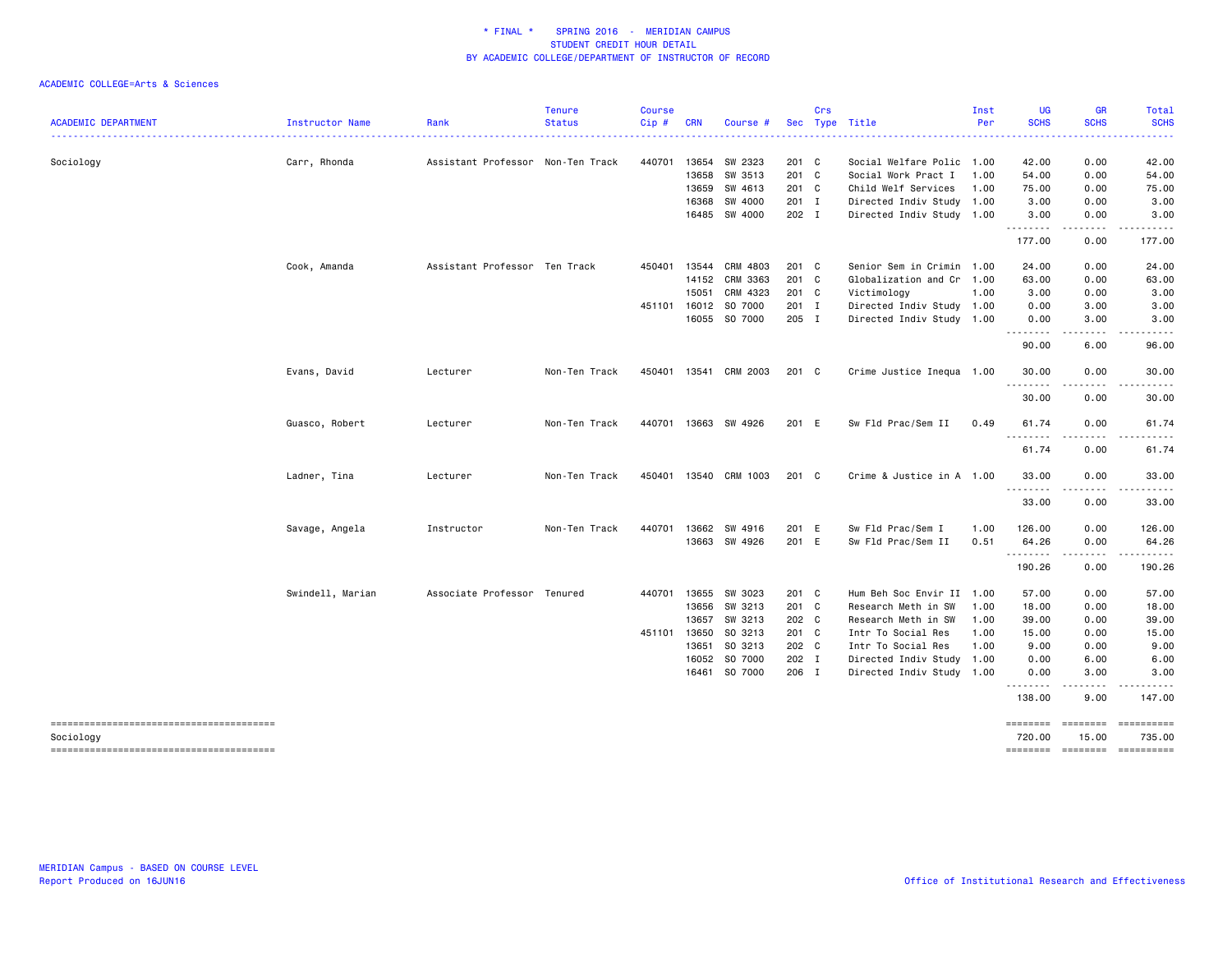| <b>ACADEMIC DEPARTMENT</b> | Instructor Name  | Rank                          | <b>Tenure</b><br>Status | Course<br>Cip# | <b>CRN</b> | Course # Sec Type Title          |                | Crs |                                                | Inst<br>Per | <b>UG</b><br><b>SCHS</b>                                                          | <b>GR</b><br><b>SCHS</b> | Total<br><b>SCHS</b> |
|----------------------------|------------------|-------------------------------|-------------------------|----------------|------------|----------------------------------|----------------|-----|------------------------------------------------|-------------|-----------------------------------------------------------------------------------|--------------------------|----------------------|
| Finance & Economics        | Spurlin, William | Assistant Professor Ten Track |                         | 520801         |            | 13595 FIN 3113<br>13596 FIN 3123 | 201 C<br>201 C |     | Financial Systems<br>Financial Management 1.00 | 1.00        | 60.00<br>42.00<br>---------                                                       | 0.00<br>0.00<br>.        | 60.00<br>42.00<br>.  |
|                            |                  |                               |                         |                |            |                                  |                |     |                                                |             | 102.00<br>$\qquad \qquad \equiv \equiv \equiv \equiv \equiv \equiv \equiv \equiv$ | 0.00<br>========         | 102.00<br>========== |
| Finance & Economics        |                  |                               |                         |                |            |                                  |                |     |                                                |             | 102.00                                                                            | 0.00                     | 102.00               |
|                            |                  |                               |                         |                |            |                                  |                |     |                                                |             | --------<br>--------                                                              | --------                 | ==========           |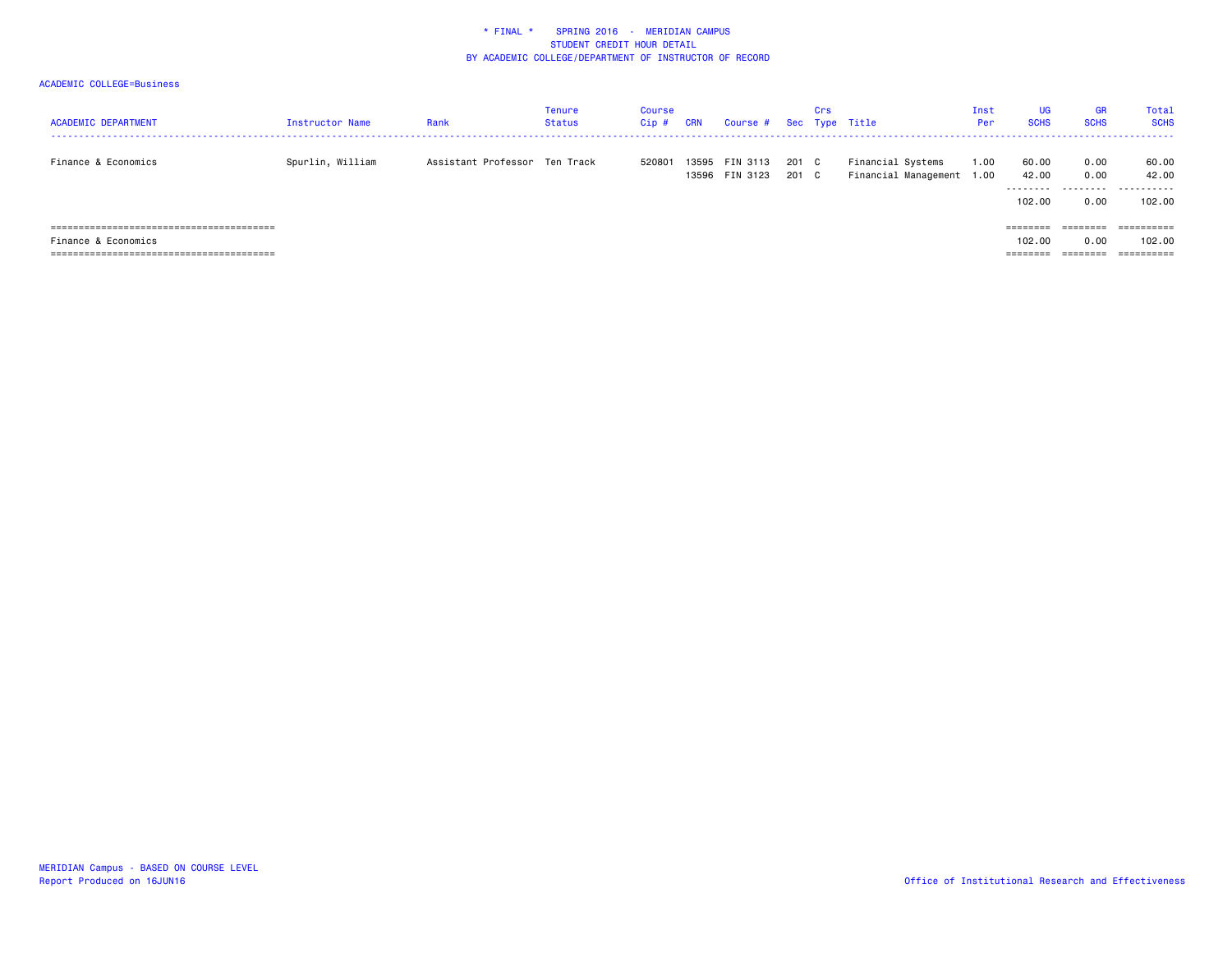| <b>ACADEMIC DEPARTMENT</b>       | Instructor Name    | Rank                        | <b>Tenure</b><br><b>Status</b> | <b>Course</b><br>Cip# | <b>CRN</b>     | Course #                                                       | <b>Sec</b>                       | Crs | Type Title                                                                         | Inst<br>Per          | UG<br><b>SCHS</b>                               | <b>GR</b><br><b>SCHS</b>                          | Total<br><b>SCHS</b>                                  |
|----------------------------------|--------------------|-----------------------------|--------------------------------|-----------------------|----------------|----------------------------------------------------------------|----------------------------------|-----|------------------------------------------------------------------------------------|----------------------|-------------------------------------------------|---------------------------------------------------|-------------------------------------------------------|
| Management & Information Systems | Humphreys, Leland  | Lecturer                    | Non-Ten Track                  | 520201                |                | 14446 MGT 3823                                                 | 201 C                            |     | Responsible Leadersh 1.00                                                          |                      | 99.00                                           | 0.00                                              | 99.00                                                 |
|                                  |                    |                             |                                |                       |                |                                                                |                                  |     |                                                                                    |                      | .<br>99.00                                      | 0.00                                              | 99.00                                                 |
|                                  | Shin, Seungjae     | Professor                   | Tenured                        | 520209<br>521201      | 13627          | MKT 4033<br>13515 BIS 3233                                     | 201 C<br>201 C                   |     | International Transp 1.00<br>Management Informati 1.00                             |                      | 27.00<br>57.00                                  | 0.00<br>0.00                                      | 27.00<br>57.00                                        |
|                                  |                    |                             |                                |                       |                |                                                                |                                  |     |                                                                                    |                      | .<br>84.00                                      | .<br>0.00                                         | 84.00                                                 |
|                                  | Taylor, Jacqueline | Lecturer                    | Non-Ten Track                  | 520201                |                | 13622 MGT 3213                                                 | 201 C                            |     | Org Communications                                                                 | 1.00                 | 69.00                                           | 0.00                                              | 69.00                                                 |
|                                  |                    |                             |                                |                       |                |                                                                |                                  |     |                                                                                    |                      | 69.00                                           | ----<br>0.00                                      | 69.00                                                 |
|                                  | White, Harold      | Lecturer                    | Non-Ten Track                  | 520101<br>521301      | 13518<br>13621 | <b>BUS 4853</b><br>MGT 3114                                    | 201 C<br>201 C                   |     | <b>Business Policy</b><br>Prin of Mgt & Prod                                       | 1.00<br>1.00         | 60.00<br>116.00                                 | 0.00<br>0.00                                      | 60.00<br>116.00                                       |
|                                  |                    |                             |                                |                       |                |                                                                |                                  |     |                                                                                    |                      | .<br>176.00                                     | 0.00                                              | 176.00                                                |
|                                  | Young, Carlton     | Associate Professor Tenured |                                | 220205<br>510701      | 13516<br>15039 | BL 3223<br>13602 HCA 4243<br>13604 HCA 4803<br><b>HCA 4443</b> | 201 C<br>201 C<br>201 C<br>201 E |     | Law Of Comm Trans<br>Managed Care<br>Heathcare Policy<br>Healthcare Internshi 1.00 | 1.00<br>1.00<br>1.00 | 57.00<br>72.00<br>51.00<br>15.00<br>.<br>195.00 | 0.00<br>0.00<br>0.00<br>0.00<br>$- - - -$<br>0.00 | 57.00<br>72.00<br>51.00<br>15.00<br>195.00            |
|                                  |                    |                             |                                |                       |                |                                                                |                                  |     |                                                                                    |                      |                                                 |                                                   |                                                       |
| Management & Information Systems |                    |                             |                                |                       |                |                                                                |                                  |     |                                                                                    |                      | ========<br>623.00                              | 0.00                                              | EEEEEEEEE<br>623.00<br>============================== |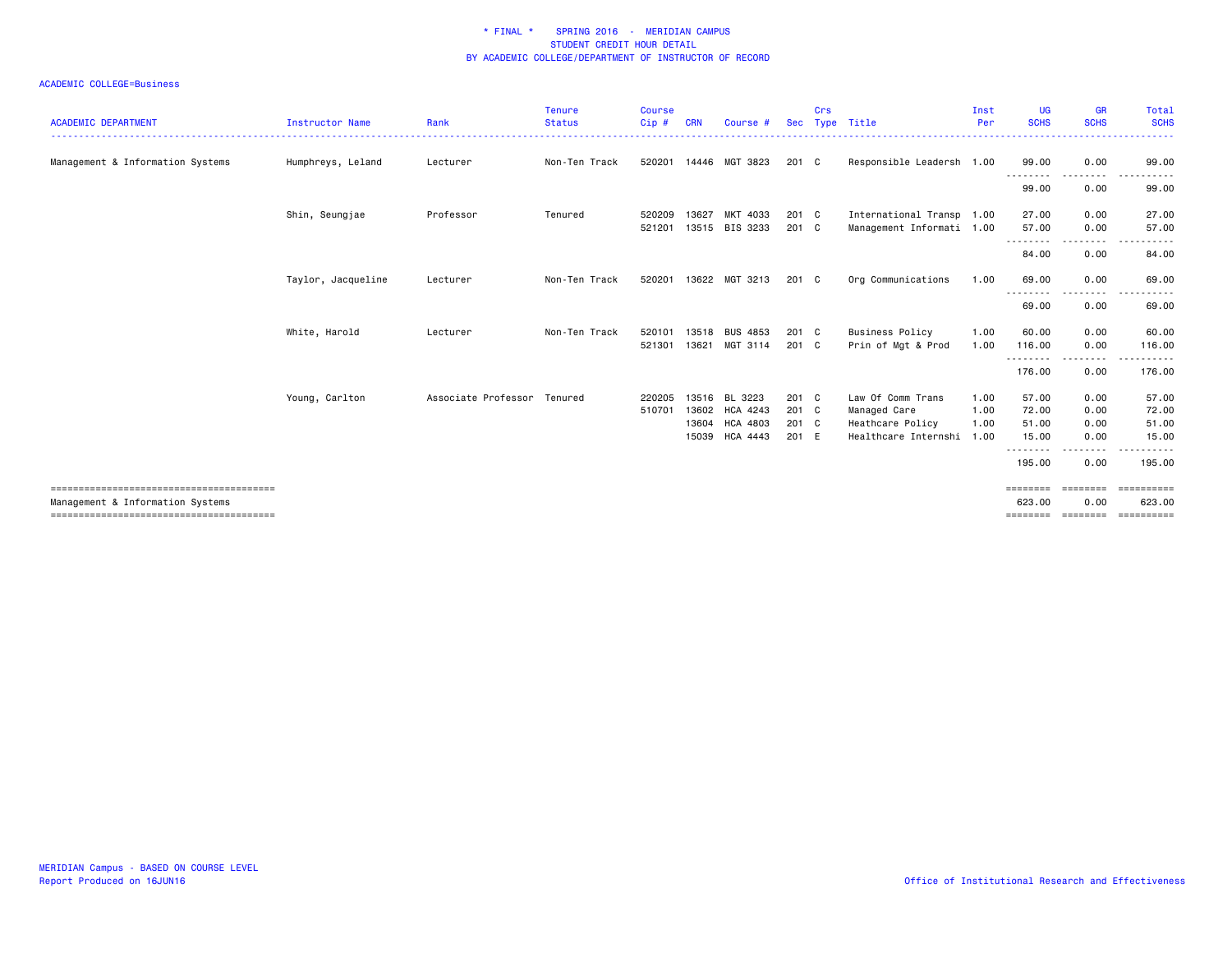| <b>ACADEMIC DEPARTMENT</b>                                 | Instructor Name | Rank                          | Tenure<br>Status | Course<br>Cip # | <b>CRN</b> | Course #                   |                | Crs | Sec Type Title                          | Inst<br>Per  | <b>UG</b><br><b>SCHS</b>       | <b>GR</b><br><b>SCHS</b>                       | Total<br><b>SCHS</b>         |
|------------------------------------------------------------|-----------------|-------------------------------|------------------|-----------------|------------|----------------------------|----------------|-----|-----------------------------------------|--------------|--------------------------------|------------------------------------------------|------------------------------|
| Marketing, Quantitative Analysis & Busin Pompelia, Anthony |                 | Lecturer                      | Non-Ten Track    | 521401          |            | 14445 MKT 4813             | 201 C          |     | Marketing-Mgt                           | 1.00         | 57.00                          | 0.00                                           | 57.00                        |
|                                                            |                 |                               |                  |                 |            |                            |                |     |                                         |              | .<br>57.00                     | .<br>0.00                                      | .<br>57.00                   |
|                                                            | Qu, Yingge      | Assistant Professor Ten Track |                  | 521401          | 13626      | MKT 3013<br>13628 MKT 4213 | 201 C<br>201 C |     | Principles Of Mkt<br>Internet Marketing | 1.00<br>1.00 | 36.00<br>24,00<br>.<br>60.00   | 0.00<br>0.00<br>.<br>0.00                      | 36.00<br>24.00<br>.<br>60.00 |
| Marketing, Quantitative Analysis & Busin                   |                 |                               |                  |                 |            |                            |                |     |                                         |              | ========<br>117.00<br>======== | $=$ = = = = = = =<br>0.00<br>$=$ = = = = = = = | 117.00<br>==========         |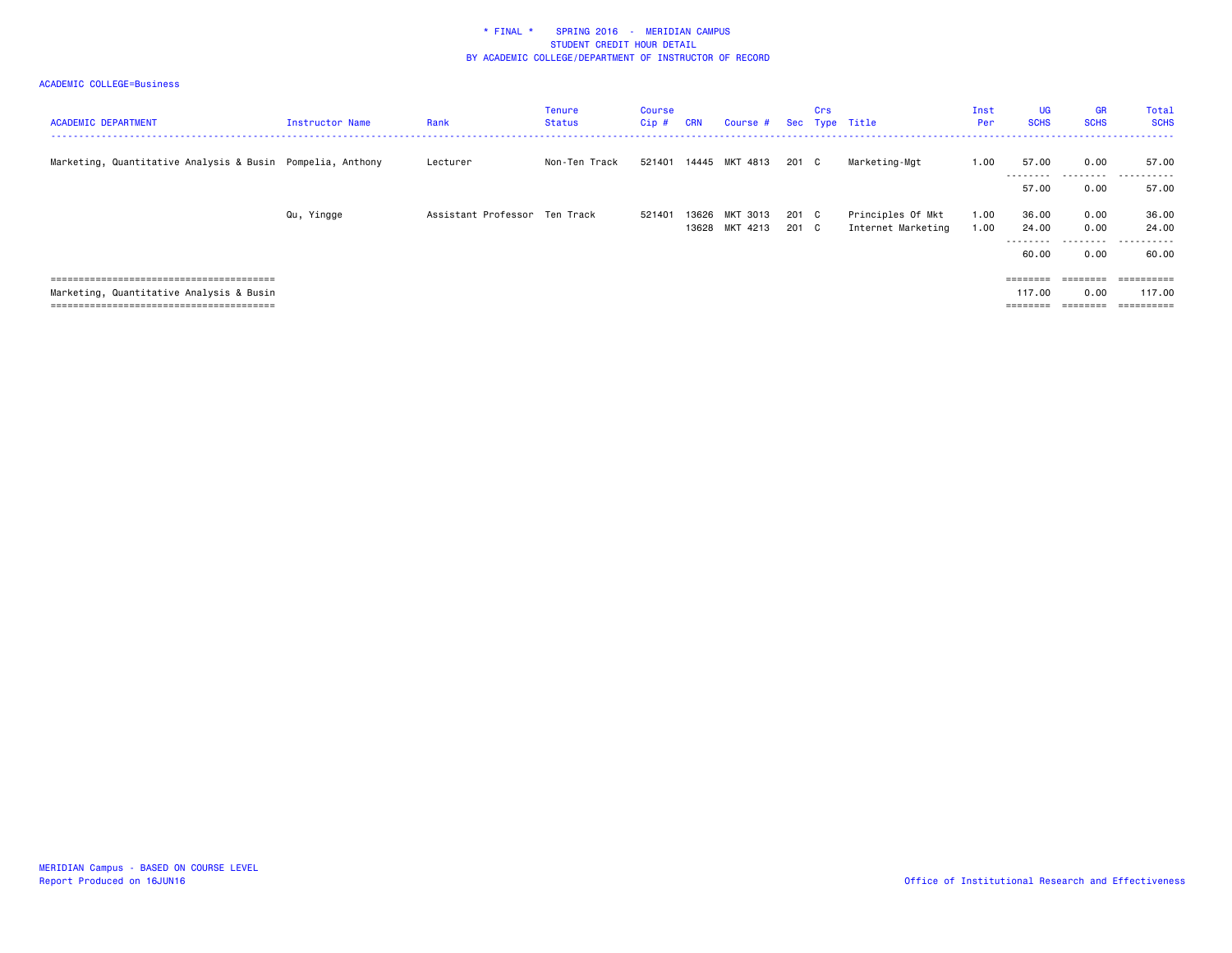| <b>ACADEMIC DEPARTMENT</b> | Instructor Name | Rank                          | <b>Tenure</b><br><b>Status</b> | Course<br>Cip #  | <b>CRN</b>              | Course #                         |                         | Crs | Sec Type Title                                              | Inst<br>Per          | UG<br><b>SCHS</b>           | <b>GR</b><br><b>SCHS</b>  | Total<br><b>SCHS</b>                               |
|----------------------------|-----------------|-------------------------------|--------------------------------|------------------|-------------------------|----------------------------------|-------------------------|-----|-------------------------------------------------------------|----------------------|-----------------------------|---------------------------|----------------------------------------------------|
| School of Accountancy      | Ennis, Kevin    | Associate Professor Tenured   |                                | 520301<br>521601 |                         | 13510 ACC 4033<br>13509 ACC 4013 | 201 C<br>201 C          |     | Auditing<br>Income Tax I                                    | 1.00<br>1.00         | 33.00<br>42.00<br>--------- | 0.00<br>0.00<br>-----     | 33.00<br>42.00<br>.                                |
|                            |                 |                               |                                |                  |                         |                                  |                         |     |                                                             |                      | 75.00                       | 0.00                      | 75.00                                              |
|                            | Faello, Joseph  | Assistant Professor Ten Track |                                | 520301           | 13506<br>13507<br>13508 | ACC 3003<br>ACC 3023<br>ACC 3033 | 201 C<br>201 C<br>201 C |     | Acct Systems I<br>Intermediate Acc I<br>Intermediate Acc II | 1.00<br>1.00<br>1.00 | 15.00<br>21.00<br>48.00     | 0.00<br>0.00<br>0.00<br>. | 15.00<br>21.00<br>48.00<br>------<br>$\sim$ $\sim$ |
|                            |                 |                               |                                |                  |                         |                                  |                         |     |                                                             |                      | 84.00                       | 0.00                      | 84.00                                              |
|                            |                 |                               |                                |                  |                         |                                  |                         |     |                                                             |                      | 159.00                      | $=$ = = = = = = =<br>0.00 | 159.00                                             |
| School of Accountancy      |                 |                               |                                |                  |                         |                                  |                         |     |                                                             |                      |                             | ========                  |                                                    |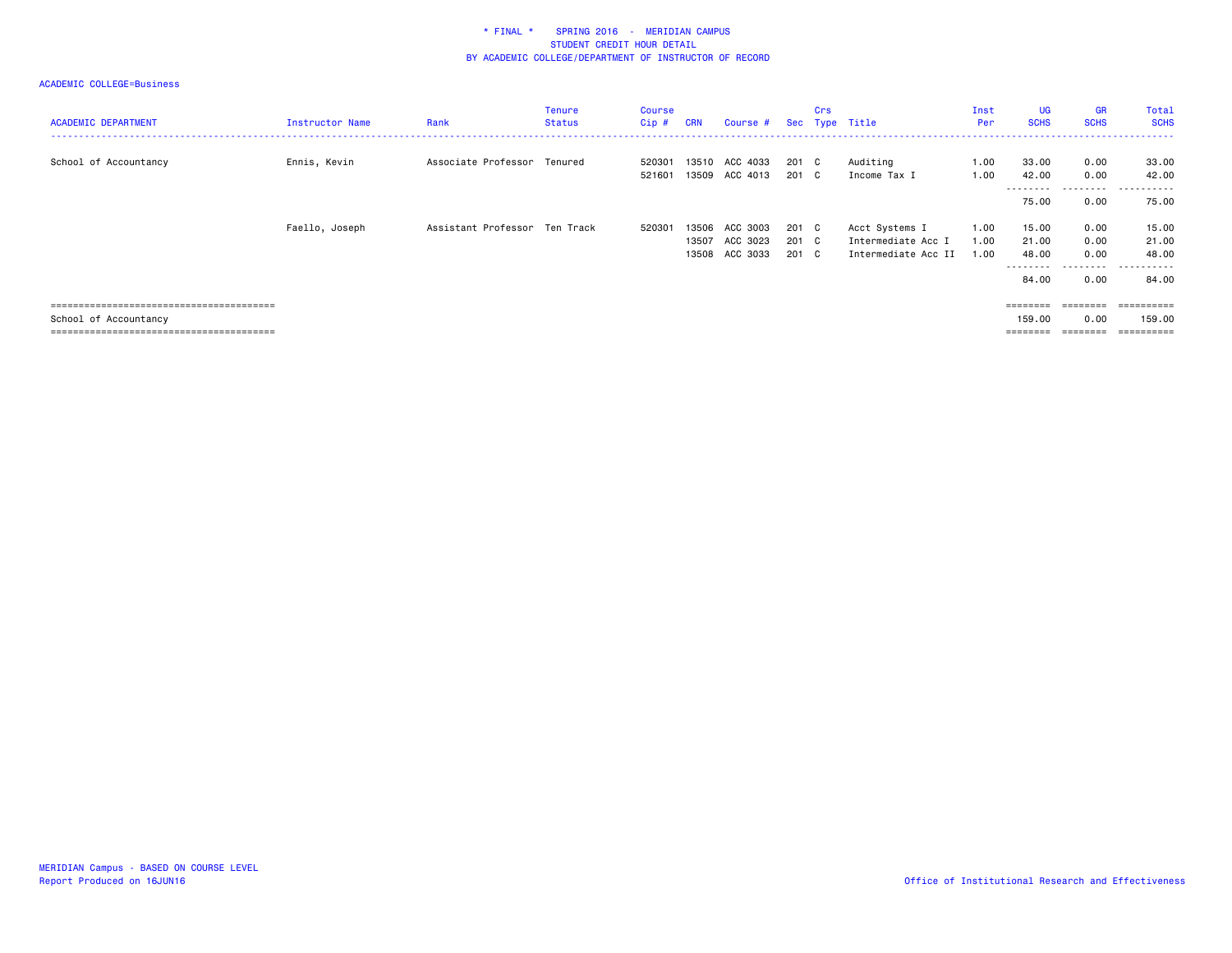| <b>ACADEMIC DEPARTMENT</b>              | <b>Instructor Name</b> |                             | <b>Tenure</b><br><b>Status</b> | <b>Course</b> | <b>CRN</b> | Course #       | <b>Sec</b> | Crs |                           | Inst<br>Per | <b>UG</b><br><b>SCHS</b> | <b>GR</b><br><b>SCHS</b> | <b>Total</b><br><b>SCHS</b> |
|-----------------------------------------|------------------------|-----------------------------|--------------------------------|---------------|------------|----------------|------------|-----|---------------------------|-------------|--------------------------|--------------------------|-----------------------------|
|                                         |                        | Rank                        |                                | Cip#          |            |                |            |     | Type Title                |             |                          |                          |                             |
| Counseling, Educational Psychology, and | Hall, Kimberly         | Associate Professor Tenured |                                | 130604        | 14857      | EPY 8473       | 201 C      |     | Mid Level Assessment 1.00 |             | 0.00                     | 21.00                    | 21.00                       |
|                                         |                        |                             |                                | 131101        | 13533      | COE 8730       | 202 E      |     | Internship                | 1.00        | 0.00                     | 12.00                    | 12.00                       |
|                                         |                        |                             |                                |               | 13535      | COE 8740       | 201 E      |     | Acad Yr Field ExpII-      | 1.00        | 0.00                     | 12.00                    | 12.00                       |
|                                         |                        |                             |                                |               | 14852      | COE 8730       | 201 E      |     | Internship                | 1.00        | 0.00                     | 6.00                     | 6.00                        |
|                                         |                        |                             |                                | 422803        | 15763      | COE 9000       | 201 D      |     | Research / Diss           | 1.00        | 0.00                     | 7.00                     | 7.00                        |
|                                         |                        |                             |                                |               | 16061      | COE 7000       | 201 I      |     | Directed Indiv Study      | 1.00        | 0.00                     | 3.00                     | 3.00                        |
|                                         |                        |                             |                                |               |            |                |            |     |                           |             | .<br>0.00                | د د د د<br>61.00         | 61.00                       |
|                                         | Justice, Cheryl        | Associate Professor         | Tenured                        | 422803        |            | 14377 COE 9043 | 201 C      |     | Adv Group Wk & Sys        | 1.00        | 0.00                     | 3.00                     | 3.00                        |
|                                         |                        |                             |                                |               |            |                |            |     |                           |             | .<br>0.00                | .<br>3.00                | 3.00                        |
|                                         | Porter, Julia          | Professor                   | Tenured                        | 131101        | 13531      | COE 8203       | 201 C      |     | Place & Career Dev        | 1.00        | 0.00                     | 48.00                    | 48.00                       |
|                                         |                        |                             |                                | 422803        | 15761      | COE 8053       | 201 E      |     | Practicum                 | 1.00        | 0.00                     | 9.00                     | 9.00                        |
|                                         |                        |                             |                                |               | 15833      | COE 8150       | 201 E      |     | Aca Yr Field Exp I-P 1.00 |             | 0.00                     | 6.00                     | 6.00                        |
|                                         |                        |                             |                                |               |            |                |            |     |                           |             | .<br>0.00                | - - - - -<br>63.00       | 63.00                       |
|                                         | Wozny, Darren          | Associate Professor Tenured |                                | 131101        | 13539      | COE 8913       | 201 C      |     | Counseling Children       | 1.00        | 0.00                     | 39.00                    | 39.00                       |
|                                         |                        |                             |                                | 422803        | 13529      | COE 8013       | 201 C      |     | Couns Skills              | 1.00        | 0.00                     | 36.00                    | 36.00                       |
|                                         |                        |                             |                                |               |            |                |            |     |                           |             | .<br>0.00                | -------<br>75.00         | .<br>75.00                  |
|                                         |                        |                             |                                |               |            |                |            |     |                           |             | ========                 |                          |                             |
| Counseling, Educational Psychology, and |                        |                             |                                |               |            |                |            |     |                           |             | 0.00                     | 202.00                   | 202.00                      |
|                                         |                        |                             |                                |               |            |                |            |     |                           |             | $=$ = = = = = = =        | $=$ = = = = = = =        | ==========                  |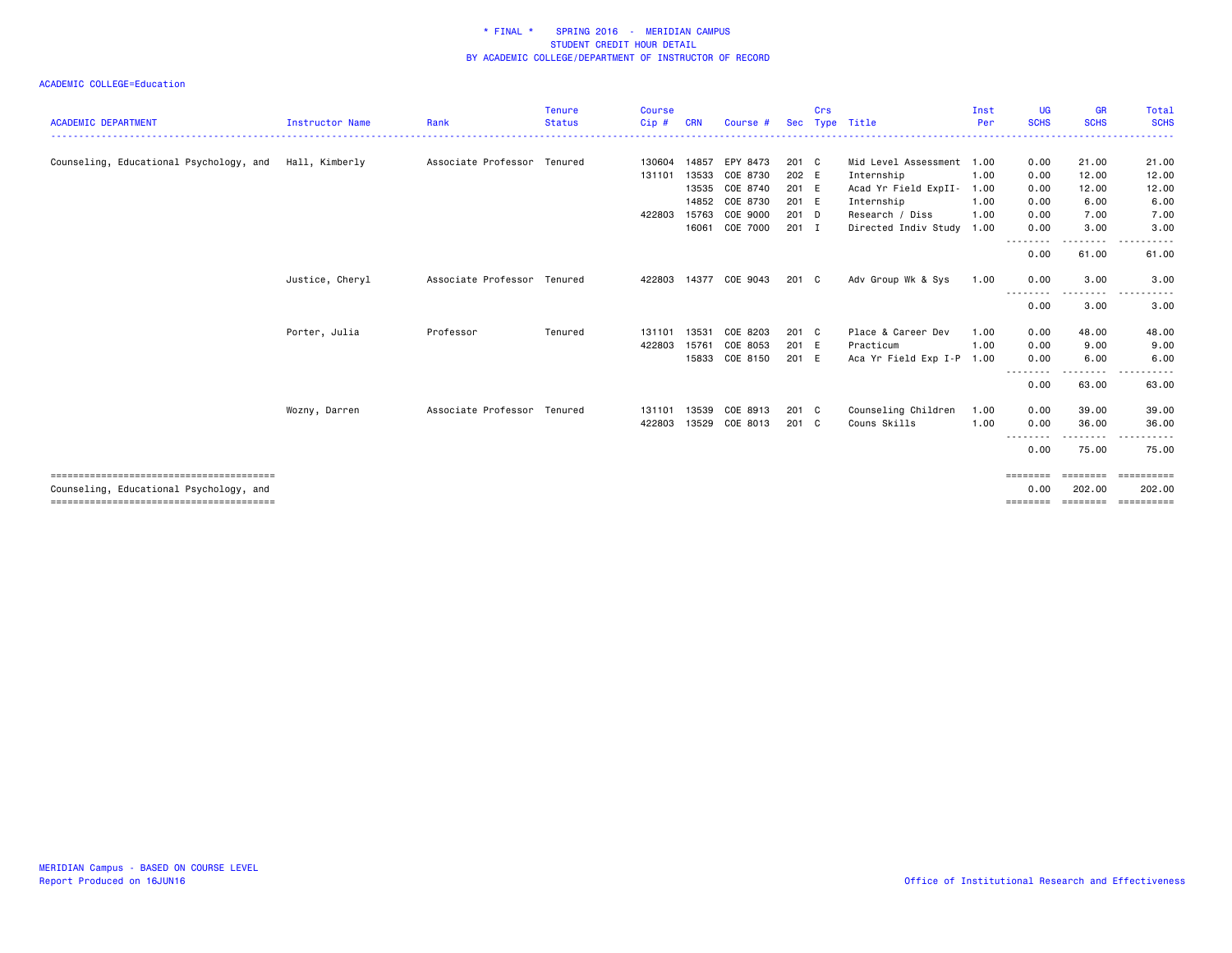| <b>ACADEMIC DEPARTMENT</b>                               | Instructor Name | Rank                              | <b>Tenure</b><br><b>Status</b> | <b>Course</b><br>$Cip \#$ | <b>CRN</b>   | Course #                   |                | Crs | Sec Type Title                               | Inst<br>Per | <b>UG</b><br><b>SCHS</b> | GR<br><b>SCHS</b>            | <b>Total</b><br><b>SCHS</b><br>$\frac{1}{2} \left( \frac{1}{2} \right) \left( \frac{1}{2} \right) \left( \frac{1}{2} \right) \left( \frac{1}{2} \right)$      |
|----------------------------------------------------------|-----------------|-----------------------------------|--------------------------------|---------------------------|--------------|----------------------------|----------------|-----|----------------------------------------------|-------------|--------------------------|------------------------------|---------------------------------------------------------------------------------------------------------------------------------------------------------------|
| Curriculum, Instruction & Special Educat Davidson, Sandy |                 | Lecturer                          | Non-Ten Track                  |                           | 131202 14374 | EDE 3343<br>15437 EDE 8313 | 201 C<br>201 C |     | Teach Adoles Lit<br>Thry & Dev Child Ed 1.00 | 1.00        | 42.00<br>0.00            | 0.00<br>21.00                | 42.00<br>21.00                                                                                                                                                |
|                                                          |                 |                                   |                                |                           |              |                            |                |     |                                              |             | .<br>42.00               | .<br>21.00                   | .<br>63.00                                                                                                                                                    |
|                                                          | Feasel, Mandy   | Lecturer                          | Non-Ten Track                  |                           |              | 131305 13559 EDS 3673      | 201 C          |     | Second Language Arts 1.00                    |             | 15.00                    | 0.00                         | 15.00                                                                                                                                                         |
|                                                          |                 |                                   |                                |                           |              |                            |                |     |                                              |             | .<br>15.00               | .<br>0.00                    | .<br>15.00                                                                                                                                                    |
|                                                          | Hanna, Tania    | Clinical Assist Pro Non-Ten Track |                                | 131203                    |              | 13646 RDG 3413             | 201 C          |     | Middle Lvl Lit I                             | 1.00        | 30.00                    | 0.00                         | 30.00                                                                                                                                                         |
|                                                          |                 |                                   |                                |                           | 13647        | RDG 3423                   | 201 C          |     | Middle Lvl Lit II                            | 1.00        | 30.00                    | 0.00                         | 30.00                                                                                                                                                         |
|                                                          |                 |                                   |                                | 131305                    | 14378        | RDG 4133                   | 201            | C   | Integrat Lang Art In 1.00                    |             | 15.00                    | 0.00                         | 15.00                                                                                                                                                         |
|                                                          |                 |                                   |                                | 131315                    | 13648        | RDG 3513                   | 201 C          |     | Rdg Strag Second Sch 1.00                    |             | 48.00<br>.               | 0.00<br>.                    | 48.00<br>الداعات بال                                                                                                                                          |
|                                                          |                 |                                   |                                |                           |              |                            |                |     |                                              |             | 123.00                   | 0.00                         | 123.00                                                                                                                                                        |
|                                                          | Ratliff, Lindon | Associate Professor Tenured       |                                | 131001                    | 16139        | <b>EDS 8896</b>            | 201 H          |     | Dimensions of Learni 1.00                    |             | 0.00                     | 6.00                         | 6.00                                                                                                                                                          |
|                                                          |                 |                                   |                                | 131205                    | 13560        | EDS 4873                   | 201 C          |     | Managing Secondary C 1.00                    |             | 12.00                    | 0.00                         | 12.00                                                                                                                                                         |
|                                                          |                 |                                   |                                |                           | 14299        | EDS 8153                   | 201 C          |     | Prof Roles of Sec Ed 1.00                    |             | 0.00                     | 21.00                        | 21.00                                                                                                                                                         |
|                                                          |                 |                                   |                                |                           | 15498        | <b>EDS 7000</b>            | 201 I          |     | Directed Indiv Study 1.00                    |             | 0.00                     | 3.00                         | 3.00                                                                                                                                                          |
|                                                          |                 |                                   |                                |                           |              | 131318 13558 EDS 3643      | 201 C          |     | Secondary Soc Studie 1.00                    |             | 24.00<br>.               | 0.00<br>.                    | 24.00<br>$\frac{1}{2} \left( \frac{1}{2} \right) \left( \frac{1}{2} \right) \left( \frac{1}{2} \right) \left( \frac{1}{2} \right) \left( \frac{1}{2} \right)$ |
|                                                          |                 |                                   |                                |                           |              |                            |                |     |                                              |             | 36.00                    | 30.00                        | 66.00                                                                                                                                                         |
|                                                          | Rigdon, Laurel  | Lecturer                          | Non-Ten Track                  |                           |              | 422814 13566 EDX 3213      | 201 C          |     | Indiv Inst Except Ch 1.00                    |             | 87.00<br>.               | 0.00<br>$\sim$ $\sim$ $\sim$ | 87.00<br>د د د د د                                                                                                                                            |
|                                                          |                 |                                   |                                |                           |              |                            |                |     |                                              |             | 87.00                    | 0.00                         | 87.00                                                                                                                                                         |
|                                                          | Rutledge, Jodi  | Instructor                        | Non-Ten Track                  | 130901                    | 13552        | EDF 3333                   | 201 C          |     | Social Foundation Ed 1.00                    |             | 63.00                    | 0.00                         | 63.00                                                                                                                                                         |
|                                                          |                 |                                   |                                | 131311                    | 13547        | EDE 3523                   | $201 \quad C$  |     | Found EL/ML Math Edu 1.00                    |             | 30.00                    | 0.00                         | 30.00                                                                                                                                                         |
|                                                          |                 |                                   |                                |                           | 14298        | EDE 4123                   | 201 C          |     | Teach Elem/Mid Level 1.00                    |             | 15.00                    | 0.00                         | 15.00                                                                                                                                                         |
|                                                          |                 |                                   |                                |                           |              | 131316 14301 EDE 4113      | 201 C          |     | Teach Elem/Mid Level 1.00                    |             | 15.00<br>. <b>.</b> .    | 0.00<br>$- - - -$            | 15.00<br>.                                                                                                                                                    |
|                                                          |                 |                                   |                                |                           |              |                            |                |     |                                              |             | 123.00                   | 0.00                         | 123.00                                                                                                                                                        |
|                                                          | Shea, Donna     | Non-Faculty                       | Not Applicable                 |                           | 131202 13549 | EDE 4886                   | 201 E          |     | Elem.Mid Lvl Interns 1.00                    |             | 54.00                    | 0.00                         | 54.00                                                                                                                                                         |
|                                                          |                 |                                   |                                |                           | 13550        | EDE 4896                   | 201 E          |     | Elem/Mid Levl Intern 1.00                    |             | 54.00                    | 0.00                         | 54.00                                                                                                                                                         |
|                                                          |                 |                                   |                                | 131205 13561              |              | EDS 4886                   | 201            | F   | Teach Intern in Sec                          | 1.00        | 24.00                    | 0.00                         | 24.00                                                                                                                                                         |
|                                                          |                 |                                   |                                |                           |              | 13562 EDS 4896             | 201 F          |     | Teach Intern in Sec                          | 1.00        | 24.00<br><u>.</u>        | 0.00<br>.                    | 24.00<br>.                                                                                                                                                    |
|                                                          |                 |                                   |                                |                           |              |                            |                |     |                                              |             | 156.00                   | 0.00                         | 156.00                                                                                                                                                        |
|                                                          | Shirley, Tory   | Assistant Professor Ten Track     |                                | 131203                    | 13546        | EDE 3223                   | 201 C          |     | Middle Level Educati 1.00                    |             | 30.00                    | 0.00                         | 30.00                                                                                                                                                         |
|                                                          |                 |                                   |                                | 131315                    | 14853        | RDG 8713                   | 201 E          |     | Tch Struggling Reade 1.00                    |             | 0.00                     | 21.00                        | 21.00                                                                                                                                                         |
|                                                          |                 |                                   |                                | 131318                    | 14304        | EDE 4143                   | 201 C          |     | Teach Elem/Mid Lvl S 1.00                    |             | 15.00<br>.               | 0.00<br><u>.</u>             | 15.00<br>د د د د د                                                                                                                                            |
|                                                          |                 |                                   |                                |                           |              |                            |                |     |                                              |             | 45.00                    | 21.00                        | 66.00                                                                                                                                                         |
|                                                          | Sumrall, Brandi | Instructor                        | Non-Ten Track                  | 130101                    |              | 14303 EDX 4353             | 201 C          |     | Assistive Tech in Sp 1.00                    |             | 39.00                    | 0.00                         | 39.00                                                                                                                                                         |
|                                                          |                 |                                   |                                | 131001                    | 13569        | EDX 4103                   | 201 C          |     | Intro to Intell/Dev                          | 1.00        | 36.00                    | 0.00                         | 36.00                                                                                                                                                         |
|                                                          |                 |                                   |                                |                           | 13570        | EDX 4113                   | 201 C          |     | Mthds/Mats Erly Chil 1.00                    |             | 6.00                     | 0.00                         | 6.00                                                                                                                                                          |
|                                                          |                 |                                   |                                |                           | 13571        | EDX 4413                   | 201            | C   | Wk W/Fams of Stdts w 1.00                    |             | 24.00                    | 0.00                         | 24.00                                                                                                                                                         |
|                                                          |                 |                                   |                                |                           |              | 14242 EDX 4123             | 201 C          |     | Mthds & Mtrls Elem D 1.00                    |             | 9.00                     | 0.00                         | 9.00                                                                                                                                                          |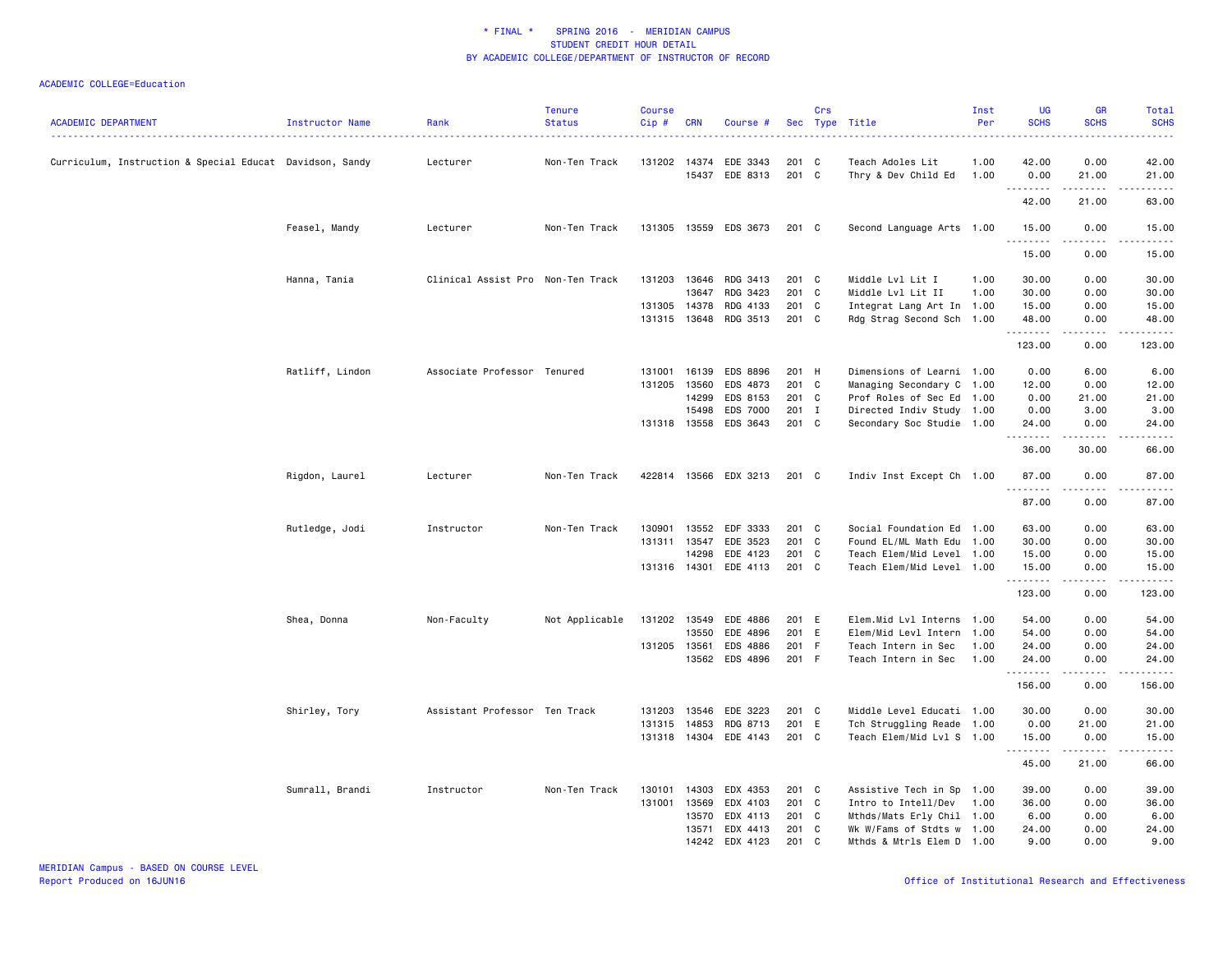| <b>ACADEMIC DEPARTMENT</b>                               | <b>Instructor Name</b> | Rank       | Tenure<br>Status | Course<br>Cip # | <b>CRN</b> | Course #       |       | Crs | Sec Type Title            | Inst<br>Per | <b>UG</b><br><b>SCHS</b> | <b>GR</b><br><b>SCHS</b> | Total<br><b>SCHS</b>          |
|----------------------------------------------------------|------------------------|------------|------------------|-----------------|------------|----------------|-------|-----|---------------------------|-------------|--------------------------|--------------------------|-------------------------------|
| Curriculum, Instruction & Special Educat Sumrall, Brandi |                        | Instructor | Non-Ten Track    | 131001          |            | 14262 EDX 4133 | 201 C |     | Mthds & Mtrls for Sc 1.00 |             | 9.00<br>.                | 0.00                     | 9.00<br>                      |
|                                                          |                        |            |                  |                 |            |                |       |     |                           |             | 123,00                   | 0.00                     | 123.00                        |
|                                                          | White, Terri           | Lecturer   | Non-Ten Track    | 131203          |            | 15829 EDS 8243 | 201 C |     | Adv. Plan Manage Lea 1.00 |             | 0.00<br>---------        | 45.00                    | 45.00<br>--------- ---------- |
|                                                          |                        |            |                  |                 |            |                |       |     |                           |             | 0.00                     | 45.00                    | 45.00                         |
|                                                          |                        |            |                  |                 |            |                |       |     |                           |             | ========                 | ========                 | ==========                    |
| Curriculum, Instruction & Special Educat                 |                        |            |                  |                 |            |                |       |     |                           |             | 750.00                   | 117.00                   | 867.00                        |
|                                                          |                        |            |                  |                 |            |                |       |     |                           |             | ========                 | ________                 | $=$ = = = = = = = = =         |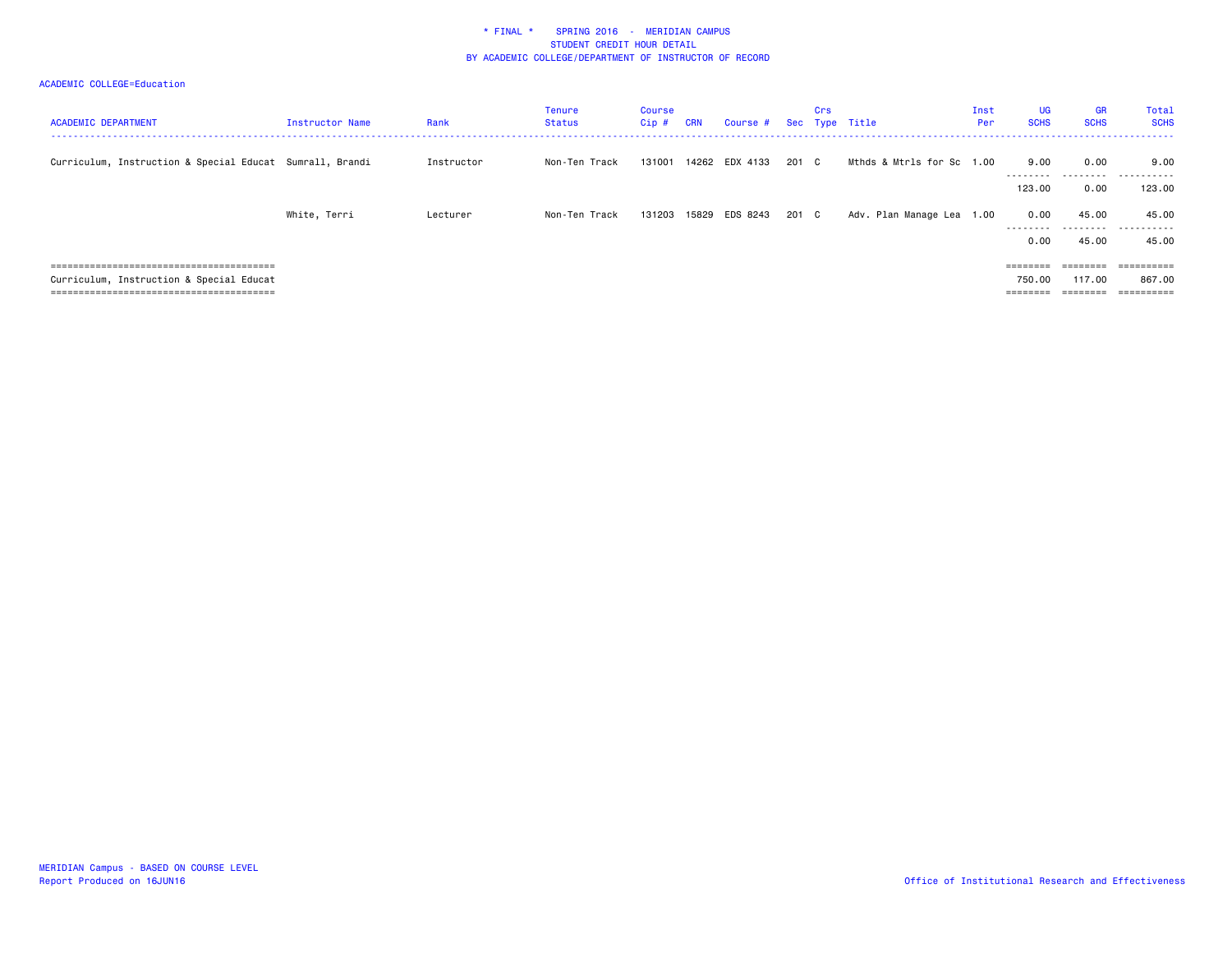| <b>ACADEMIC DEPARTMENT</b> | <b>Instructor Name</b> | Rank                          | <b>Tenure</b><br><b>Status</b> | <b>Course</b><br>Cip# | <b>CRN</b>     | Course #                                                 | Sec                              | Crs | Type Title                                                                                               | Inst<br>Per | <b>UG</b><br><b>SCHS</b>      | <b>GR</b><br><b>SCHS</b>      | Total<br><b>SCHS</b>                          |
|----------------------------|------------------------|-------------------------------|--------------------------------|-----------------------|----------------|----------------------------------------------------------|----------------------------------|-----|----------------------------------------------------------------------------------------------------------|-------------|-------------------------------|-------------------------------|-----------------------------------------------|
| Educational Leadership     | Boggan, Matthew        | Associate Professor Tenured   |                                | 130401<br>131001      | 13556<br>16063 | EDL 8613<br>EDX 4000                                     | 201 H<br>$201$ I                 |     | Leadership Intern II 1.00<br>Directed Indiv Study 1.00                                                   |             | 0.00<br>3.00                  | 21.00<br>0.00                 | 21.00<br>3.00                                 |
|                            |                        |                               |                                |                       |                |                                                          |                                  |     |                                                                                                          |             | 3.00                          | --------<br>21.00             | 24.00                                         |
|                            | Dedwylder, Daryl       | Lecturer                      | Non-Ten Track                  | 130601                | 14376          | EDF 8363                                                 | $201 \quad C$                    |     | Func & Met Res In Ed 1.00                                                                                |             | 0.00                          | 27.00                         | 27.00                                         |
|                            |                        |                               |                                |                       |                |                                                          |                                  |     |                                                                                                          |             | 0.00                          | 27.00                         | 27.00                                         |
|                            | Fincher, Mark          | Assistant Professor Ten Track |                                | 130407                |                | 14285 CCL 8313                                           | $201 \quad C$                    |     | Comm Coll Instrl Ass 1.00                                                                                |             | 0.00                          | 15.00                         | 15.00                                         |
|                            |                        |                               |                                |                       |                |                                                          |                                  |     |                                                                                                          |             | 0.00                          | 15.00                         | 15.00                                         |
|                            | Wallin, Patsy          | Assistant Professor Ten Track |                                | 130401<br>131202      | 13557<br>15981 | EDL 8623<br>EDL 7000<br>15982 EDL 7000<br>13548 EDE 4883 | 201 C<br>201 I<br>202 I<br>201 C |     | Curric Leadership<br>Directed Indiv Study 1.00<br>Directed Indiv Study 1.00<br>Manag Elem/Mid Lvl C 1.00 | 1.00        | 0.00<br>0.00<br>0.00<br>27.00 | 21.00<br>3.00<br>3.00<br>0.00 | 21.00<br>3.00<br>3.00<br>27.00                |
|                            |                        |                               |                                |                       |                |                                                          |                                  |     |                                                                                                          |             | --------<br>27.00             | .<br>27.00                    | 54.00                                         |
| Educational Leadership     |                        |                               |                                |                       |                |                                                          |                                  |     |                                                                                                          |             | ========<br>30.00<br>======== | 90.00<br>$=$ = = = = = = =    | $=$ = = = = = = = = =<br>120,00<br>========== |